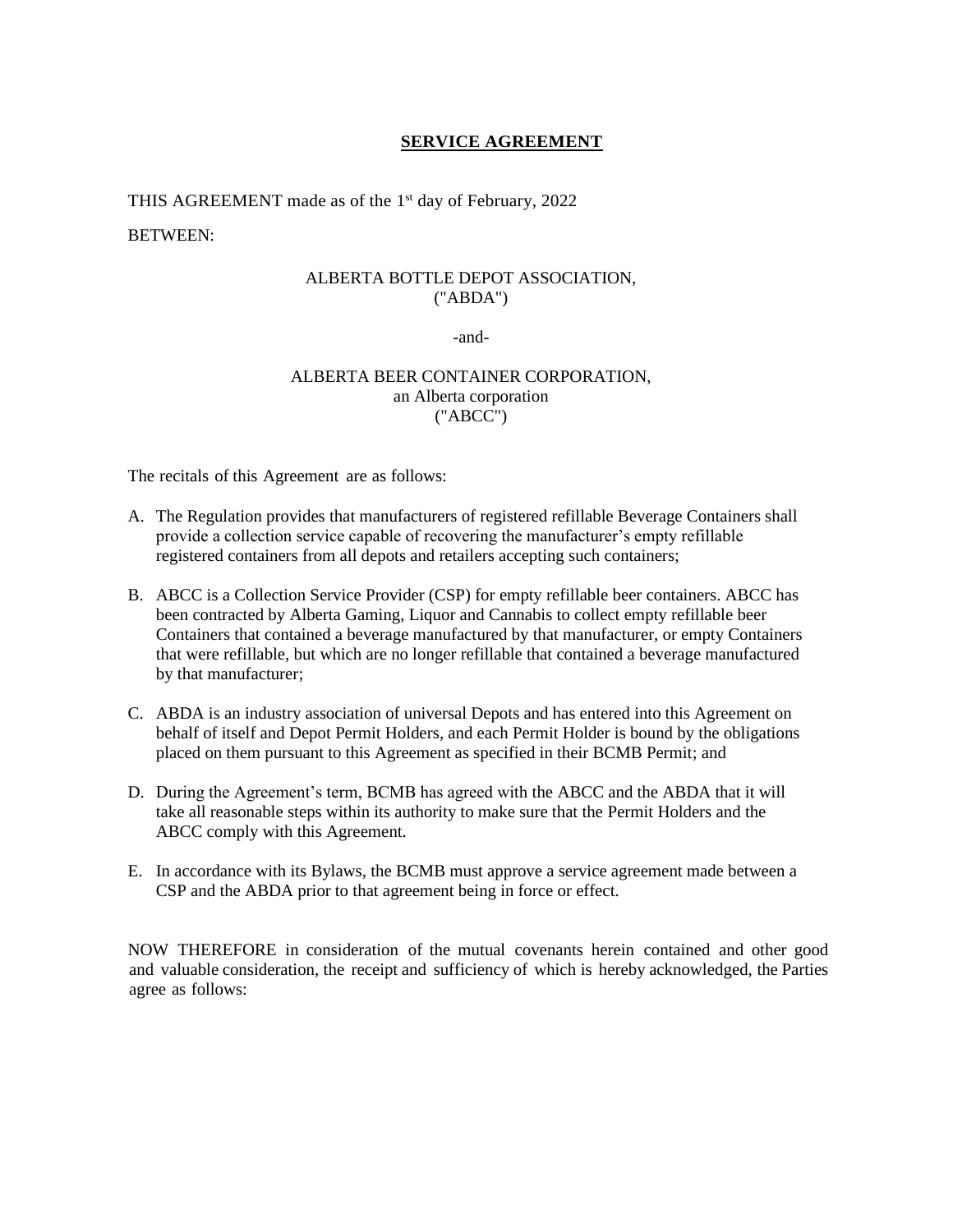# ARTICLE 1 INTERPRETATION

### **1.1 Definitions**

In this Agreement:

1.1.1 "ABCC" means the Alberta Beer Container Corporation or its agents and subcontractor(s).

1.1.2 "ABDA" or the "Alberta Bottle Depot Association" means the organization that has the authority to represent Depots in Alberta.

1.1.3 "AGLC" or "Alberta Gaming, Liquor and Cannabis" for purposes of this Regulation is the deemed manufacturer of liquor.

1.1.4 "Agreement" means this service agreement, together with any attached schedules or amendments to this service agreement.

1.1.5 "BCMB" means the Beverage Container Management Board, which is the regulatory authority established under the *Environmental Protection and Enhancement Act* (Alberta) and the *Beverage Container Recycling Regulation* whose mandate is to regulate and enhance a leading beverage container system that protects Alberta's environment.

1.1.6 "BDL" means Brewers' Distributor Ltd.

1.1.7 "Business Day" means CSP operating hours during weekdays, Monday to Friday. Statutory holidays are not included in the CSP operating hours and include any new holidays to be observed in the Province of Alberta, whether proclaimed by the provincial or federal government.

1.1.8 "By-laws" means the by-laws made by the BCMB Board in accordance with the Regulation.

1.1.9 "Carriers" means those persons contracted to or employed by ABCC (or its subcontractors) who provide transportation of Containers and Shipping Containers from the Depots.

1.1.10 "Container" means a bottle that has contained a beer product and has been registered with the BCMB in accordance with the Regulation.

1.1.11 "CSP" means a Collection Service Provider for refillable beverage Containers in accordance with the Regulation and By-Laws.

1.1.12 "CSP General Manager" means the General Manager of the CSP program as designated by ABCC which may change from time to time.

1.1.13 "CSP Manager" means the Advisor, Empty Containers, as designated by ABCC which may change from time to time.

1.1.14 "Depot" means a place operated as a business for the collection of empty Containers.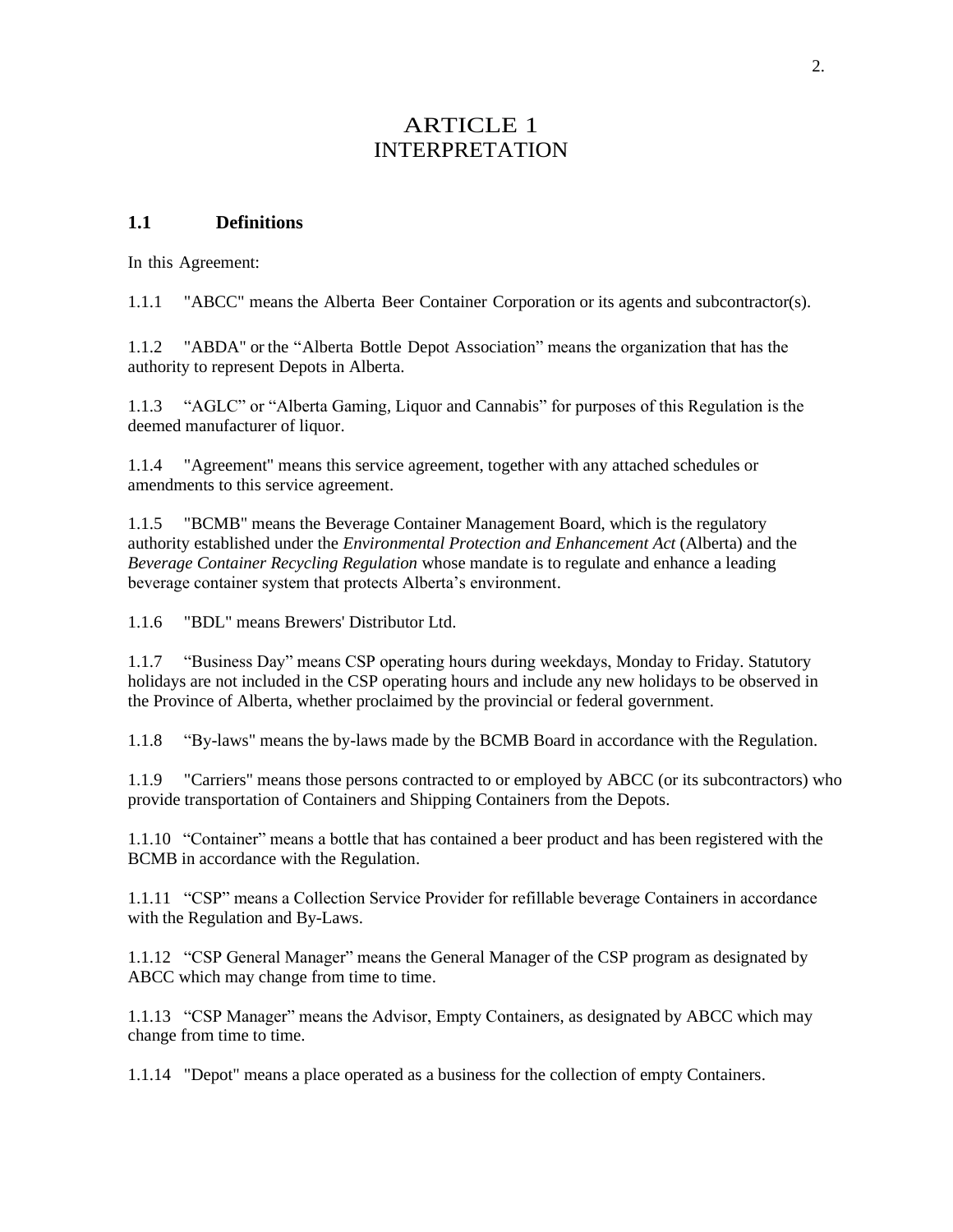1.1.15 "Effective Date" means the effective date of this Agreement.

1.1.16 "ISB" means Industry Standard Bottle, which is an amber refillable 341m1 bottle used by domestic Canadian brewers exclusively under contract as per their agreement with Beer Canada.

1.1.17 "Manufacturer" means a person who manufactures beer and includes (i) a person who carries on the business of filling Containers with beer, and (ii) a person who imports beer in a Container into Alberta for the purpose of distribution or sale in Alberta, and Alberta Gaming, Liquor and Cannabis, or agents appointed by Alberta Gaming, Liquor and Cannabis and acceptable to the BCMB, are Manufacturers.

1.1.18 "Non-refillable Container" is any beverage container that is not an approved beer container sort as specified in Schedule "A".

1.1.19 "Parties" means the parties to this Agreement and "Party" means either one of them.

1.1.20 "Permit" means a permit to operate a depot issued by the BCMB in accordance with the Regulation and the By-laws.

1.1.21 "Permit Holder" means an individual or corporate entity named in a Permit.

1.1.22 "Private Mold" means a refillable Container that is different from the ISB, as specified by ABCC from time to time and identified in Schedule "A".

1.1.23 "Quality" means the requirements as specified in Schedules "A", "B" and "F'.

1.1.24 "Quality Monitoring System" or "QMS" means the system administered by the BCMB for purposes of communication and issue management and resolution.

1.1.25 "RBill" means a waybill that records a shipment from a Depot to ABCC.

1.1.26 "Regulation" means the *Beverage Container Recycling Regulation* AR 101/97.

1.1.27 "Shipping Container" means pallets, repack trays, and other platforms or containers used for the shipment of Containers.

# **1.2 Extended Meaning**

All words importing the singular number shall include the plural and the plural and the singular, and all references to gender shall include male, female and neuter, as the context shall require or imply.

# **1.3 Articles and Headings**

The division of this Agreement into Articles and Sections and the insertion of headings are for convenience of reference only and shall not affect the construction or interpretation hereof.

# **1.4 Meaning of Expressions**

"Herein", "hereof or "hereunder" and similar expressions when used in a section shall be construed as referring to the whole Agreement and not that section only.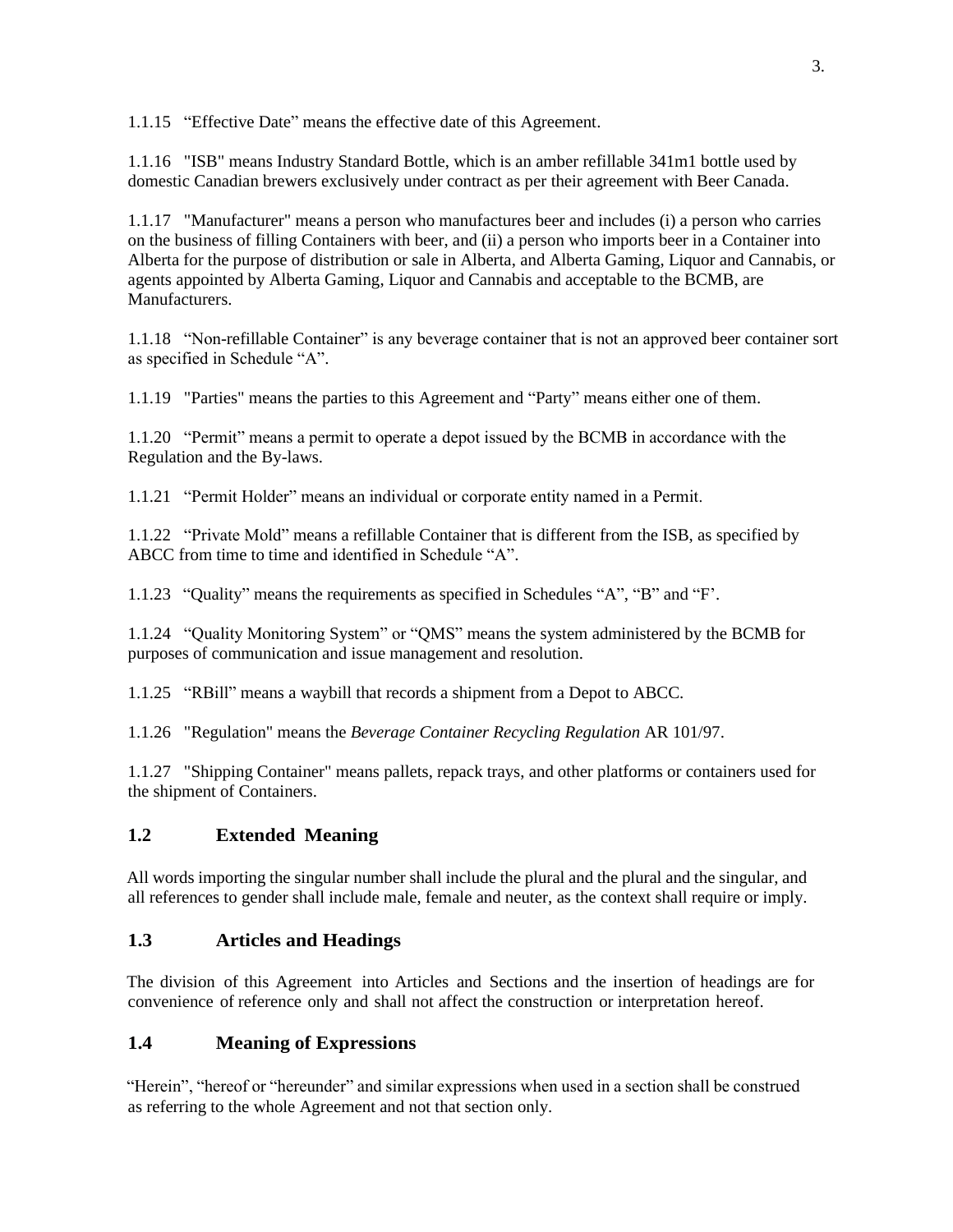# **1.5 Applicable Law**

This Agreement shall be governed by the laws of the Province of Alberta.

### **1.6 Intent**

Recognizing that there is mutual benefit in having: industry standards of operation and practice; continuous improvements in the efficiency and effectiveness of the system; and continuous improvement in the level of service offered to Albertans, it is the intent of this Agreement to:

(a) capture the individual roles and responsibilities of both the individual Depots within Alberta and ABCC; and

(b) set out the agreed upon standards of operation and practice.

### **1.7 Schedules**

The following Schedules and Appendices are attached to and form part of this Agreement:

**Schedule "A" Approved Beverage Container Sorts Schedule "B" Palletizing Requirements Schedule "C" Payments Schedule "D" Scheduling of Pick-ups Schedule "E" Shipping Containers Schedule "F" Quality Control and Adjustments**

# ARTICLE<sub>2</sub> ROLE OF PERMIT HOLDER

### **2.1 Containers**

The Permit Holder shall:

2.1.1 assemble for pickup and ship to ABCC only those empty, refillable, beer Containers that have been registered under the Regulation and that have previously contained a beverage (i.e. are not previously unused Containers)*;*

2.1.2 accept and pay the full applicable deposit refunds for Containers that are reasonably identifiable as having contained beer, all in accordance with the Regulation and this Agreement;

2.1.3 report any Containers not meeting the Regulation, or suspected of not meeting the Regulation, in accordance with the requirements of the BCMB; and

2.1.4 notify ABCC & BCMB staff of any and all information, as it becomes available to the Permit Holder, pertaining to Containers in circulation not meeting the Regulation.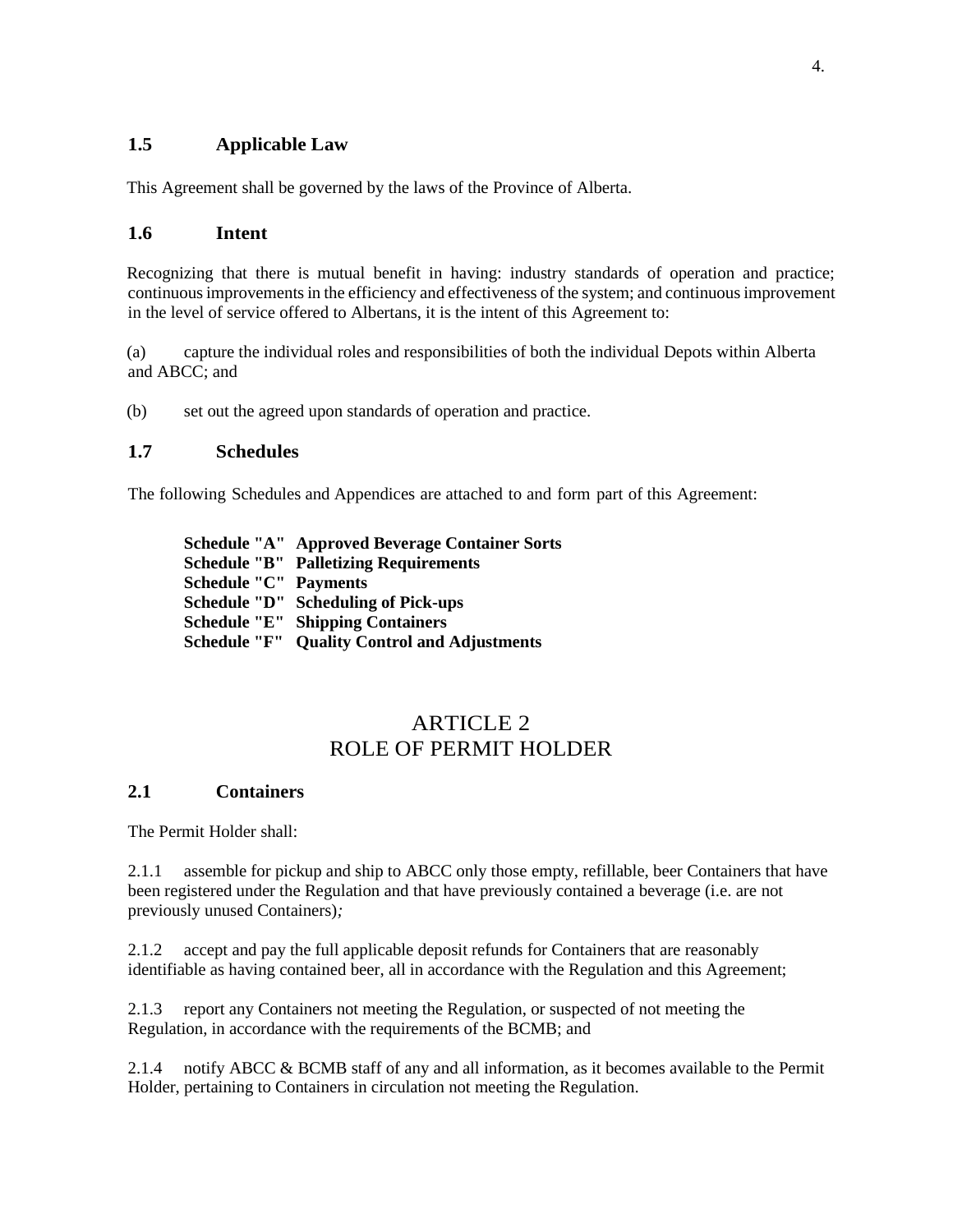# **2.2 Sorts and Counts**

The Permit Holder shall:

2.2.1 sort Containers in accordance with Schedule "A";

2.2.2 place Containers into Shipping Containers, after the removal of all tops and lids, for transport to ABCC in accordance with Schedule "A" and Schedule "B"; and

2.2.3 ensure that the required number of Containers are contained within each Shipping Container in accordance with Schedule "A" and Schedule "B".

# **2.3 Shipping Containers**

The Permit Holder shall:

2.3.1 ensure that appropriate inventory of supplies are maintained, based on agreed upon levels in keeping with the guiding principles in Schedule "E", and that requests for replenishing these supplies are made in a proper and timely fashion;

2.3.2 ensure each pallet of Containers has the Depot name and date on the coloured tags supplied by ABCC. These tags are to be placed on the bottom layer, on the narrow side of the pallet in accordance with Schedule "B" and never affixed to shrink-wrap; and

2.3.3 ensure Shipping Containers supplied by ABCC remain onsite at the Depot, are handled with reasonable care and are only used for returning Containers to ABCC (or its subcontractors).

# **2.4 Scheduling and Loading**

The Permit Holder shall:

- 2.4.1 contact ABCC or its Carrier to arrange a mutual agreed upon pick-up schedule as per Schedule "D";
- 2.4.2 ensure that access to the loading door is kept free of all obstructions;
- 2.4.3 help guide trucks safely into the loading area upon the request of a Carrier;
- 2.4.4 complete an RBill for each load in accordance with the Bottle Handling Guide; and
- 2.4.5 place palletized product as per Schedule "B" on the back of the truck/trailer to ensure the Carrier's trucks are loaded in a timely manner.

## **2.5 Permit Holders**

Permit Holders shall ensure there is oversight of the day to day operations of the Depot, including the supervision and training of Depot staff.

## **2.6 Compliance**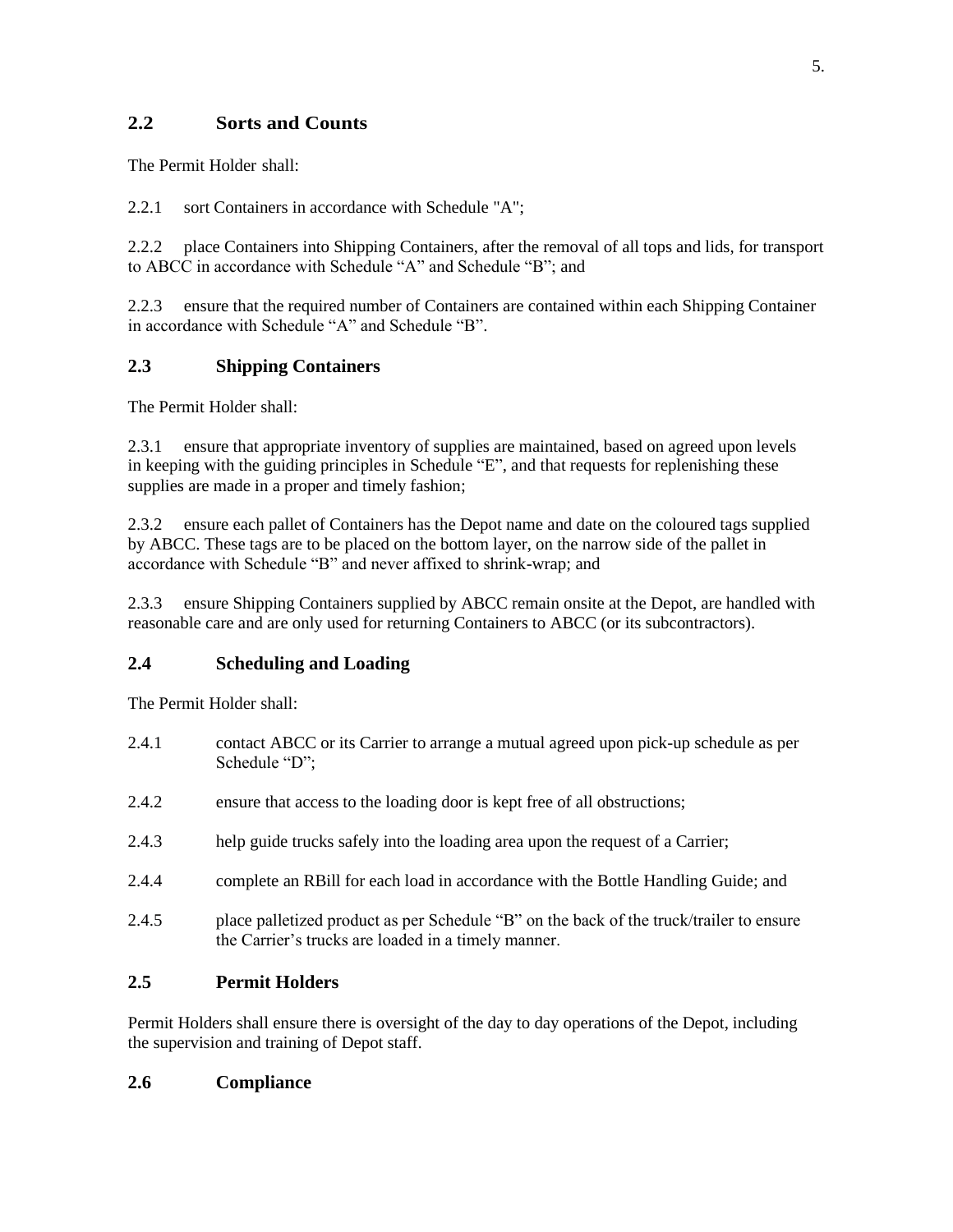Permit Holders shall comply with all applicable federal, provincial and municipal legislation, including the Regulation and all applicable BCMB By-laws.

# ARTICLE 3 ROLE OF ABCC

#### **3.1 Shipping Containers and Pallets**

ABCC shall, in accordance with the procedure described in Schedule "E" hereto:

- 3.1.1 provide sufficient Shipping Containers and supplies to each Permit Holders Depot that is operated in accordance with that Depot's volume requirement and inventory, at agreed upon levels in keeping with guiding principles in Schedule "E";
- 3.1.2 the intent is to replace Shipping Containers based on the requests made by Permit Holders on a one for one basis as Shipping Containers are delivered to ABCC (or its subcontractors) or its Carrier; and
- 3.1.3 in co-operation with a Permit Holder, adjust a Permit Holder's inventory of Shipping Containers to reflect the changing volume of Container collection at that Depot.

### **3.2 Scheduling and Loading**

ABCC shall, in accordance with the procedure described in Schedule "D" hereto:

- 3.2.1 provide transportation for loads from Depots;
- 3.2.2 instruct Carriers, and cause the Carriers to:
	- i. adhere to the agreed pick-up schedule and advise Permit Holders of any impending delays;
	- ii. take receipt of pallets on truck/trailer and load in a safe manner ensuring the type and quantity of Containers are accurately reflected on the RBill; and
	- iii. sign RBill acknowledging receipt of the load of Containers and/or delivery of Shipping Containers, in accordance with the Bottle Handling Guide.

## **3.3 Receiving**

ABCC shall:

- 3.3.1 receive and count both Containers and Shipping Containers delivered to ABCC (or its subcontractors);
- 3.3.2 reconcile the count to the Permit Holder/Depot's RBill; and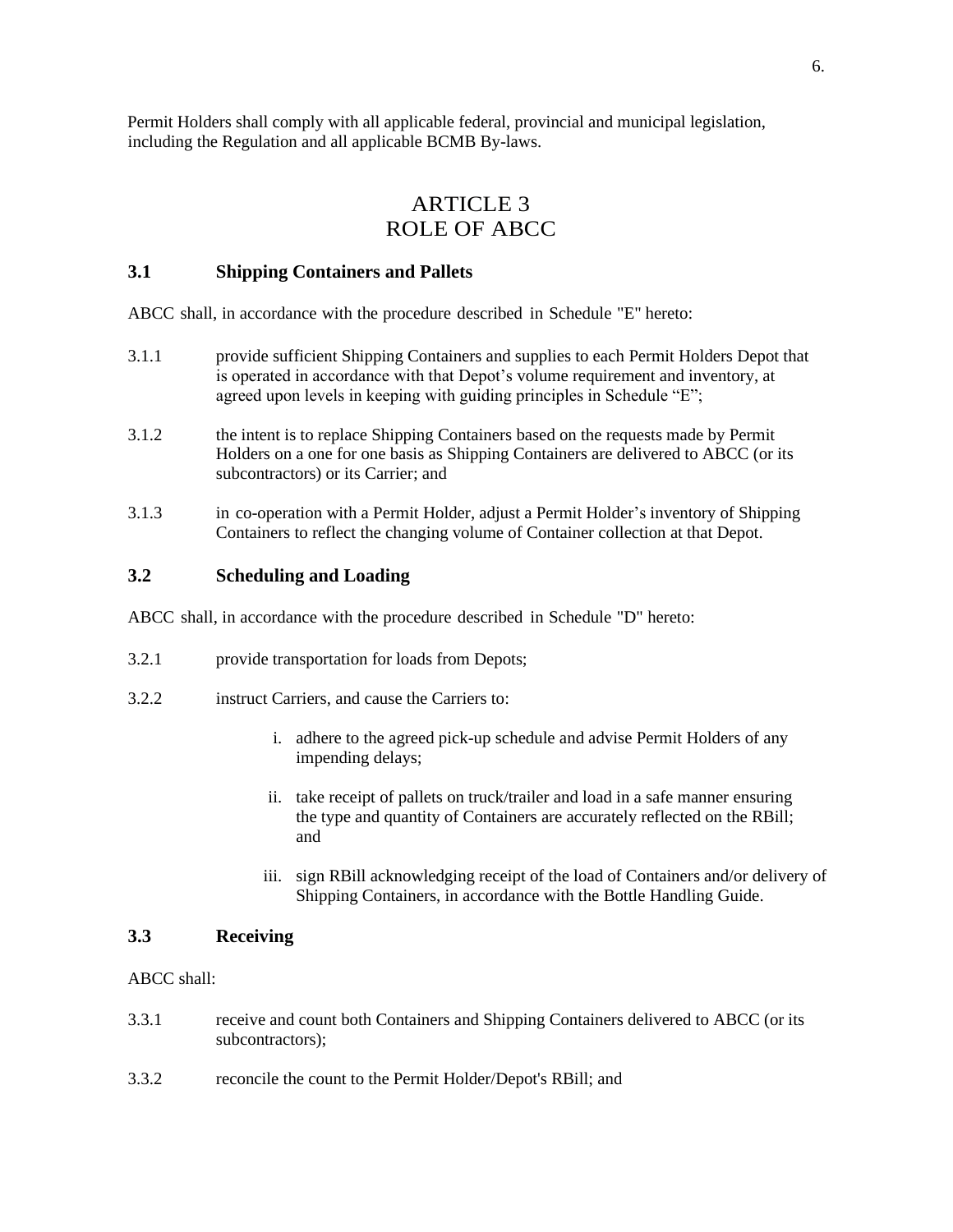3.3.3 in the event of a discrepancy between the counts in 3.3.2 and 3.3.3 contact the Permit Holder via the Quality Monitoring System within four business days of the load being entered into ABCC's system to notify the Permit Holder to resolve any discrepancy found between the count and the Depot's RBill.

### **3.4 Adjustments**

In the event of an adjustment being required, the adjustment will be made in accordance with Schedule "F".

#### **3.5 Payments**

- 3.5.1 Deposit Refunds and Handling Commissions: ABCC shall reimburse deposit refunds and pay handling commissions to a Permit Holder in accordance with the Regulation, the BCMB's By-laws and Schedule "C".
- 3.5.2 Third Party Deductions: In accordance with the Regulations and the BCMB's By-laws and applicable sales taxes, ABCC shall deduct from each payment to a Depot, the appropriate amounts required.
- 3.5.3 Schedule of Payments: ABCC shall process payments in accordance with Schedule "C".

## **3.6 Assignment or Sub-contract by ABCC**

ABCC may subcontract all or any portion of ABCC's rights, duties or obligations set forth in this Agreement (including the Schedules to this Agreement) to BDL or such other person or entity as ABCC may determine. In the event that all or any portion of ABCC's rights, duties or obligations are subcontracted to BDL, BDL may subcontract all or any portion of such subcontracted rights, duties or obligations to such other person or entity as BDL and/or ABCC may determine. In the event that any portion of ABCC's rights, duties or obligations set forth in this Agreement are subcontracted by ABCC or BDL, ABCC will advise BCMB and ABDA in writing. Without limiting the foregoing subcontracting rights, ABCC may assign all or any portion of ABCC's rights, duties or obligations set forth in this Agreement to BDL. In the event that all or any portion of ABCC's rights, duties or obligations are assigned to BDL, ABCC will advise BCMB and ABDA in writing. Without limiting the foregoing right to assign rights, duties or obligations to BDL, ABCC and/or BDL may assign all or any portion of ABCC's rights, duties or obligations set forth in this Agreement (including the Schedules to this Agreement) to any other person or entity (an "**Assignment**") provided that, if ABCC and/or BDL wishes to complete an Assignment, ABCC and/or BDL shall provide to ABDA with written notice of the Assignment not less than **[thirty (30)]** days (the "**Assignment Notice Period**") prior to completing the Assignment. If ABDA has any reasonable concerns with respect to the Assignment, ABDA shall so notify ABCC and/or BDL (as applicable) in writing and ABCC and/or BDL (as applicable) and ABDA shall, without in any way limiting the right of ABCC and/or BDL to complete the Assignment, discuss the concerns raised by ABDA in a commercially reasonable manner during the Assignment Notice Period.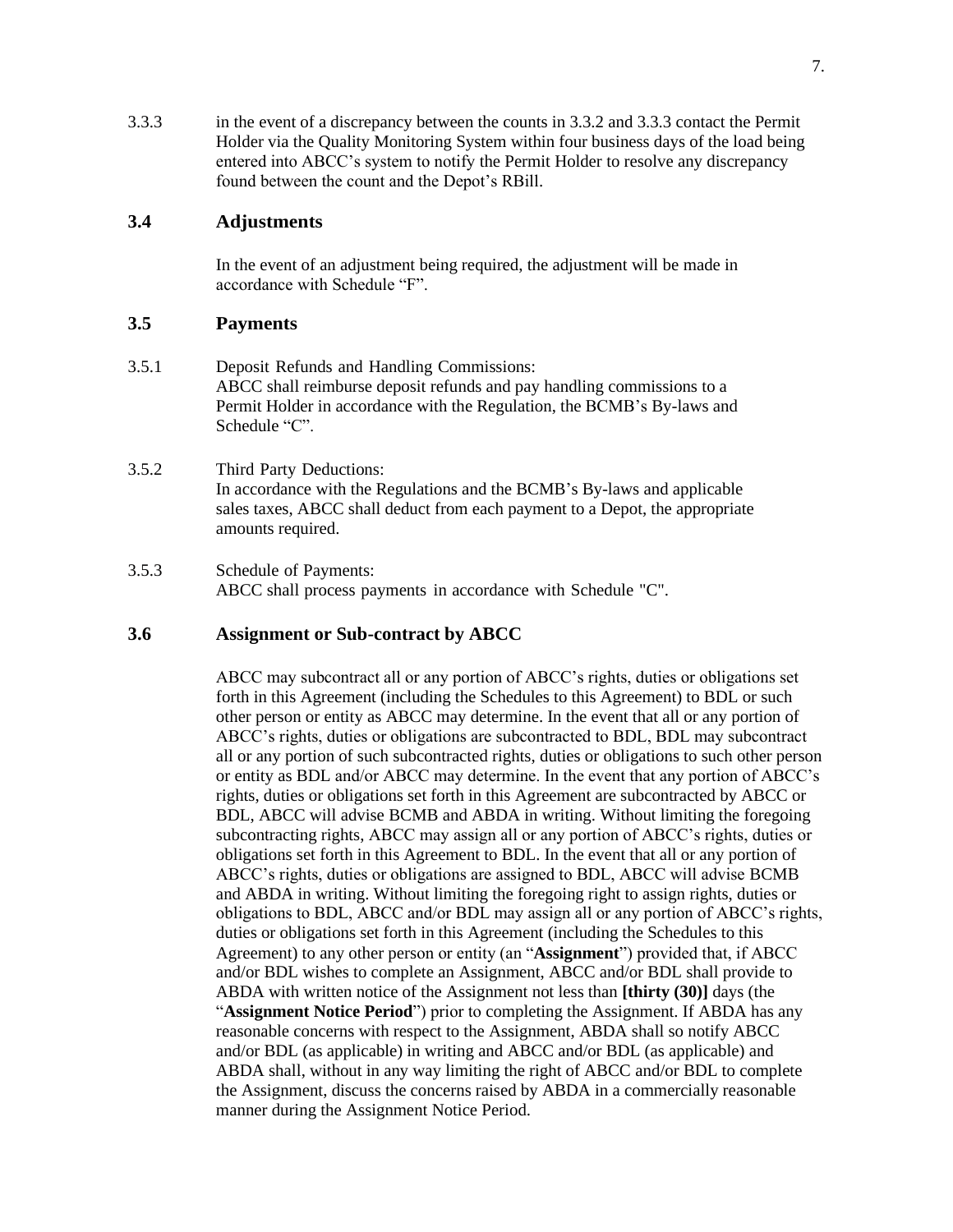## **3.7 Alteration or Amendment of Agreement**

This Agreement may be altered or amended in any of its provisions when any such changes are reduced to writing and signed by ABCC and ABDA, but not otherwise.

- 3.7.1 Without limiting Section 3.7, if ABCC or ABDA wishes to propose an amendment to this Agreement, the following process will be followed:
- a) By notice, either party shall propose amendments to this Agreement;
- b) Upon receipt of such notice, ABCC and ABDA shall negotiate in good faith toward an agreement regarding the proposed amendment, including any adjustments to other terms and conditions that arise directly or indirectly from the proposed amendments;
- c) Upon agreement being reached by the parties, such amendment to this Agreement shall be presented to the BCMB for approval, and once approved, bind the parties to such amendment for the remainder of the existing term of this Agreement;
- d) If requested by the BCMB in situations where the BCMB determines that the wording of the Agreement is contrary to BCMB By-laws or the Regulation or is being interpreted in a manner which is contrary to the BCMB By-laws or the Regulation, or where the Agreement fails to recognize a material change in the operation of the collection system, ABCC and ABDA shall negotiate in good faith an alternative amendment to this Agreement to be presented to the BCMB for approval. There shall be no amendments to the Agreement without the agreement of both ABCC and ABDA;
- e) Any amendments to this Agreement formalized under this section shall be incorporated into the renewal of this Agreement.

# ARTICLE 4 DISPUTE RESOLUTION

### **4.1 Procedure for Individual Permit Holder Disputes**

ABCC, ABDA and the Permit Holder shall use reasonable best efforts to settle any disputes that arise out of this Agreement that involve an individual Permit Holder's operational issues. Issues raised will be noted and resolution will be documented through the Quality Monitoring System. A Quality Monitoring System ticket must be issued to begin the process of dispute resolution. For disputes involving an individual Permit Holder, parties will seek resolution by following these three steps:

### 4.1.1 Step One

The Permit Holder and the applicable **CSP Manager** shall work to resolve all issues on a timely basis. Any disputes at this level will be noted in the Quality Monitoring System as a "Level 1" dispute.

### 4.1.2 Step Two

If the Permit Holder and the **CSP Manager** are not able to agree upon a resolution within 4 Business Days from the point of first notification or such other time period as agreed upon by them, either the Permit Holder or the **CSP Manager** may engage the ABDA and **the CSP General**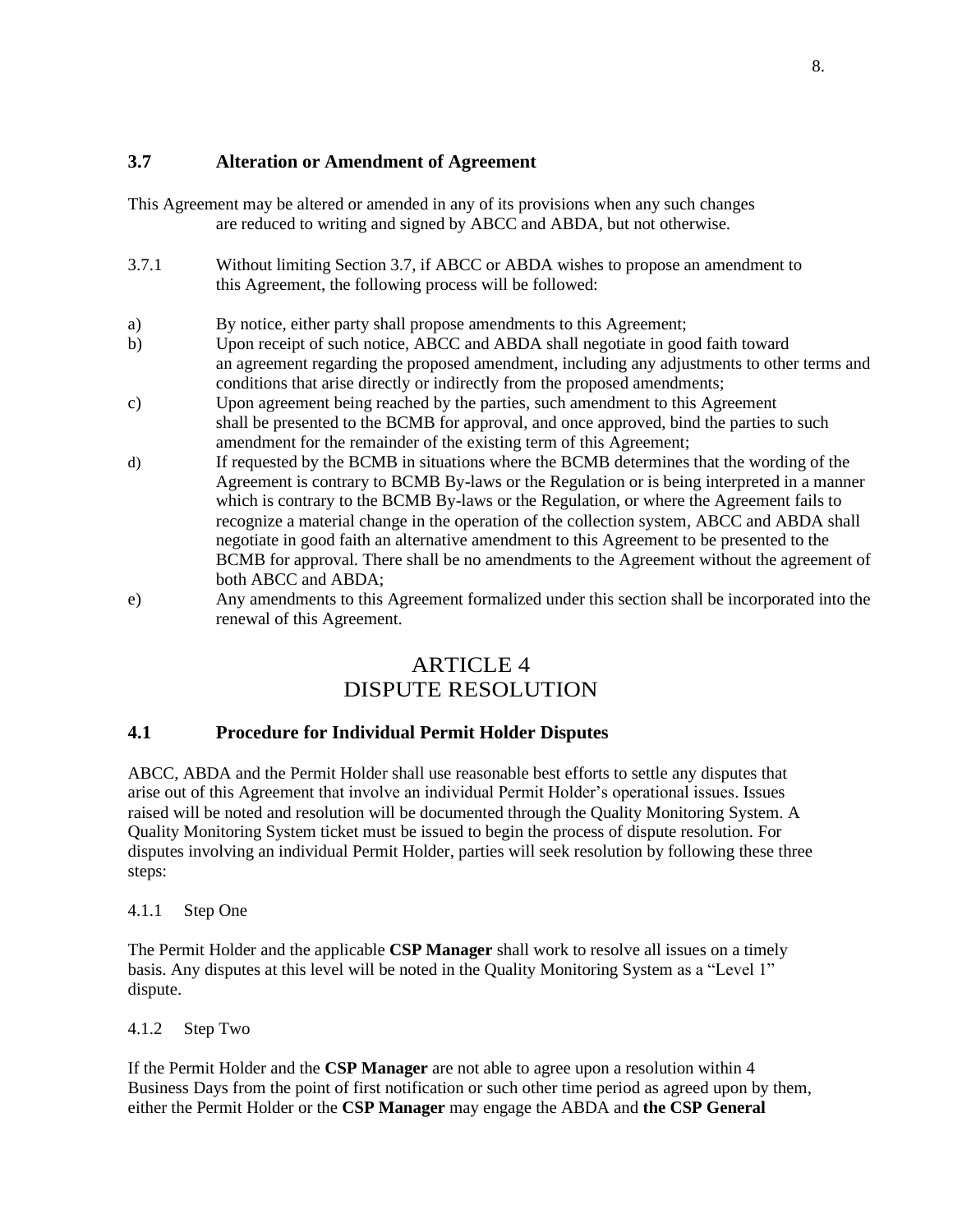**Manager** to resolve the dispute. Any disputes at this level will be noted in the Quality Monitoring System as a "Level 2" dispute.

### 4.1.3 Step Three

If ABDA/Permit Holder and **the CSP General Manager** are not able to resolve the dispute within 7 Business Days, or such other time period as agreed upon by them, and unless the dispute has not been resolved within 30 days from the issuance of the initial Quality Monitoring System ticket, either party from step two may engage the ABCC and ABDA Presidents to request that they resolve the dispute. The Presidents' decision shall be binding on the parties except with respect to authority, jurisdiction or legal enforcement. Any disputes at this level will be noted in the Quality Monitoring System as a "Level 3" dispute.

### 4.1.4 Authority, Jurisdiction or Legal Enforcement

Disputes that involve authority or jurisdiction that cannot otherwise be resolved under this Section 4.1 and disputes over matters of legal enforcement beyond the authority of the BCMB shall be determined by commencing the appropriate legal proceedings in the Court of Queen's Bench of Alberta.

## **4.2 Procedure for General Disputes**

ABCC and ABDA shall use reasonable efforts to settle any and all disputes, differences, controversies, questions or claims arising out of or in any way related to this Agreement (other than a dispute involving an individual Permit Holder's operational issue), or the negotiation, amendment, validity, interpretation, performance, existence, breach, violation or termination of this Agreement by following the steps outlined in this Section 4.2:

### 4.2.1 Step One

A member of the senior management team of ABCC and a member of the senior management team of ABDA will work to resolve the issue on a timely basis.

### 4.2.2 Step Two

If the executive representatives are not able to agree upon a resolution within 90 days of the point of first notification or such other time period as agreed upon by them, the dispute will be determined by engaging the BCMB senior management team, whose decision shall be binding on the parties, except with respect to authority, jurisdiction or legal enforcement.

### 4.2.3 Authority, Jurisdiction or Legal Enforcement

Disputes that involve authority or jurisdiction that cannot otherwise be resolved under this Section 4.2 and disputes over matters of legal enforcement beyond the authority of the BCMB shall be determined by commencing the appropriate legal proceedings in the Court of Queen's Bench of Alberta.

### **4.3 Status**

ABCC and ABDA consent to individual Permit Holders having status to participate in dispute resolutions under this Agreement.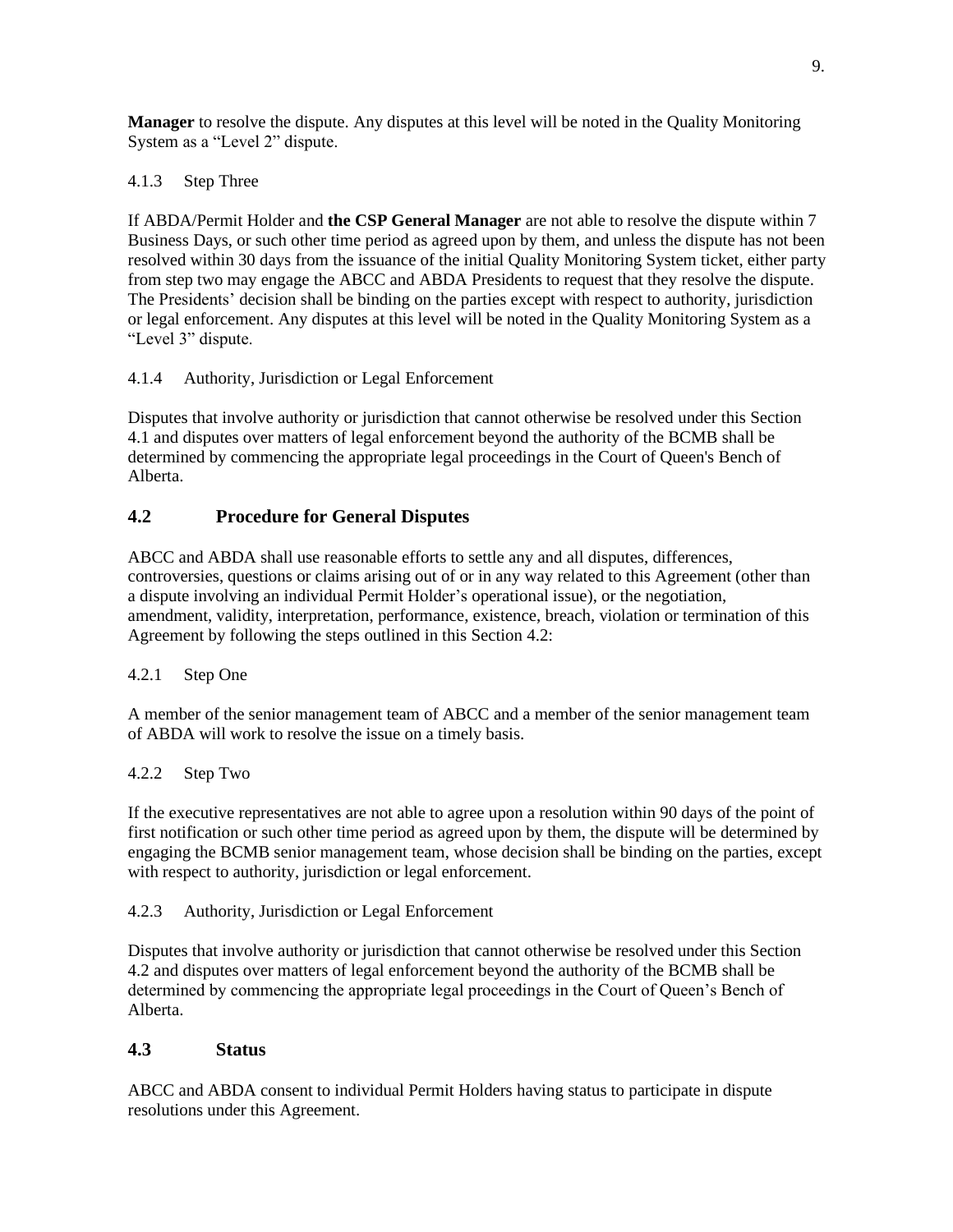# ARTICLE 5 TERM

Except as otherwise provided in this Agreement, or as otherwise agreed by ABCC and ABDA in writing, the term of this Agreement shall commence on the date this Agreement is approved by the BCMB and shall continue for a period of three years. It is the express intention of ABCC and ABDA to renew this Agreement beyond this term if they can negotiate acceptable terms. Not later than six months before the end of the term, ABCC and ABDA will commence discussions aimed at that renewal.

# ARTICLE 6 GENERAL

#### **6.1 Representations and Warranties of ABDA**

ABDA represents and warrants to ABCC, and acknowledges that ABCC is relying on such representations and warranties in entering into this Agreement, as follows:

- a) ABDA has full power, capacity and right to enter into this Agreement;
- b) ABDA has the full power, capacity and right to perform its obligations under this Agreement;
- c) This Agreement constitutes a legal and binding obligation of ABDA enforceable against it in accordance with its terms and conditions;
- d) ABDA will perform all of its obligations under this Agreement in accordance with the terms and conditions set out in this Agreement;
- e) ABDA shall at all times comply with applicable laws, regulations, orders, guidelines and rules while performing its obligations under this Agreement, including the Regulation; and
- f) ABDA has all necessary licenses and permits that are required in order to lawfully complete or perform its obligations under this Agreement.

### **6.2 Representations and Warranties of ABCC**

ABCC represents and warrants to ABDA, and acknowledges that ABDA is relying on such representations and warranties in entering into this Agreement, as follows:

- a) ABCC has full power, capacity and right to enter into this Agreement;
- b) ABCC has the full power, capacity and right to perform its obligations under this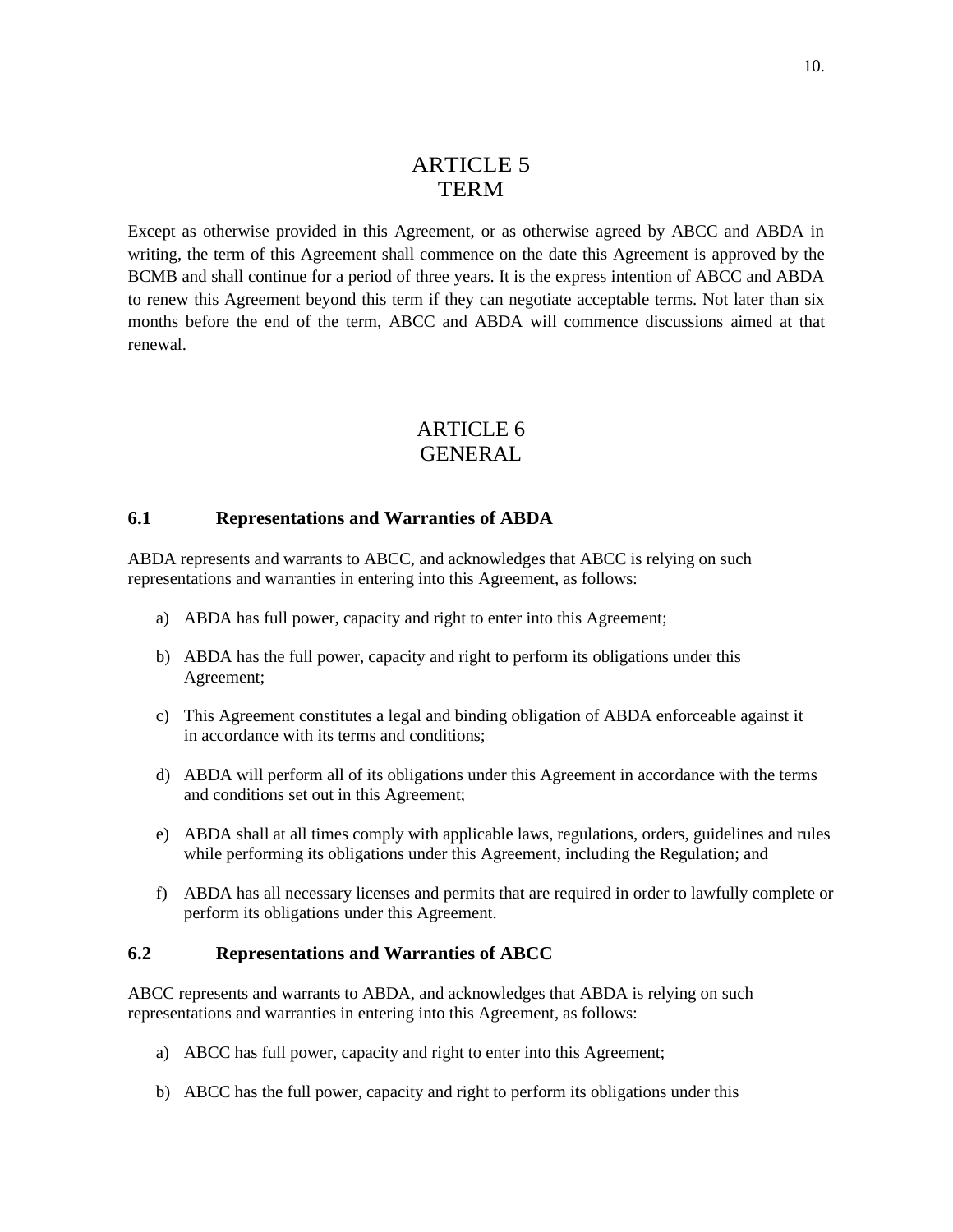Agreement;

- c) This Agreement constitutes a legal and binding obligation of ABCC enforceable against it in accordance with its terms and conditions;
- d) ABCC will perform all of its obligations under this Agreement in accordance with its terms and conditions set out in this Agreement;
- e) ABCC shall at all times comply with applicable laws, regulations, orders, guidelines and rules while performing its obligations under this Agreement; and
- f) ABCC has all necessary licenses and permits that are required in order to lawfully complete or perform its obligations under this Agreement.

## **6.3 Trademarks**

The ABDA, ABCC and their assigns, acknowledge that this Agreement does not confer any rights to the use of any logos, trademarks or intellectual property rights of the other party.

## **6.4 Confidentiality**

All financial information or information respecting volumes of Containers handled by Depots shall not be disclosed by ABCC or ABDA and each of the Permit Holders unless required to do so by law, by the BCMB, or with the express consent and waiver of such confidentiality by the Parties. The foregoing shall not apply to statistical information provided the information is disclosed in a manner that does not identify volumes or financial information applicable to a specific Permit Holders, except where requested by the BCMB.

## **6.5 Currency**

All sums of money expressed in this Agreement are expressed in the lawful money of Canada.

## **6.6 Time of the Essence**

Time shall be of the essence of this Agreement.

## **6.7 FurtherActs**

Each of the Parties to this Agreement shall, at the request of the other Party, execute and deliver any further documents and do all acts and things that Party may reasonably require in order to carry out the true intent and meaning of this Agreement.

## **6.8 No Partnership**

Nothing in this Agreement or in the relationship of the Parties hereto shall be construed as in any sense creating a partnership among the Parties or as giving to any Party any of the rights or subjecting any Party to any of the creditors of the other Party. In the performance of its obligations under this Agreement, each of the Parties to this Agreement, including without limitation its directors, officers, agents and consultants, shall be that of an independent contractor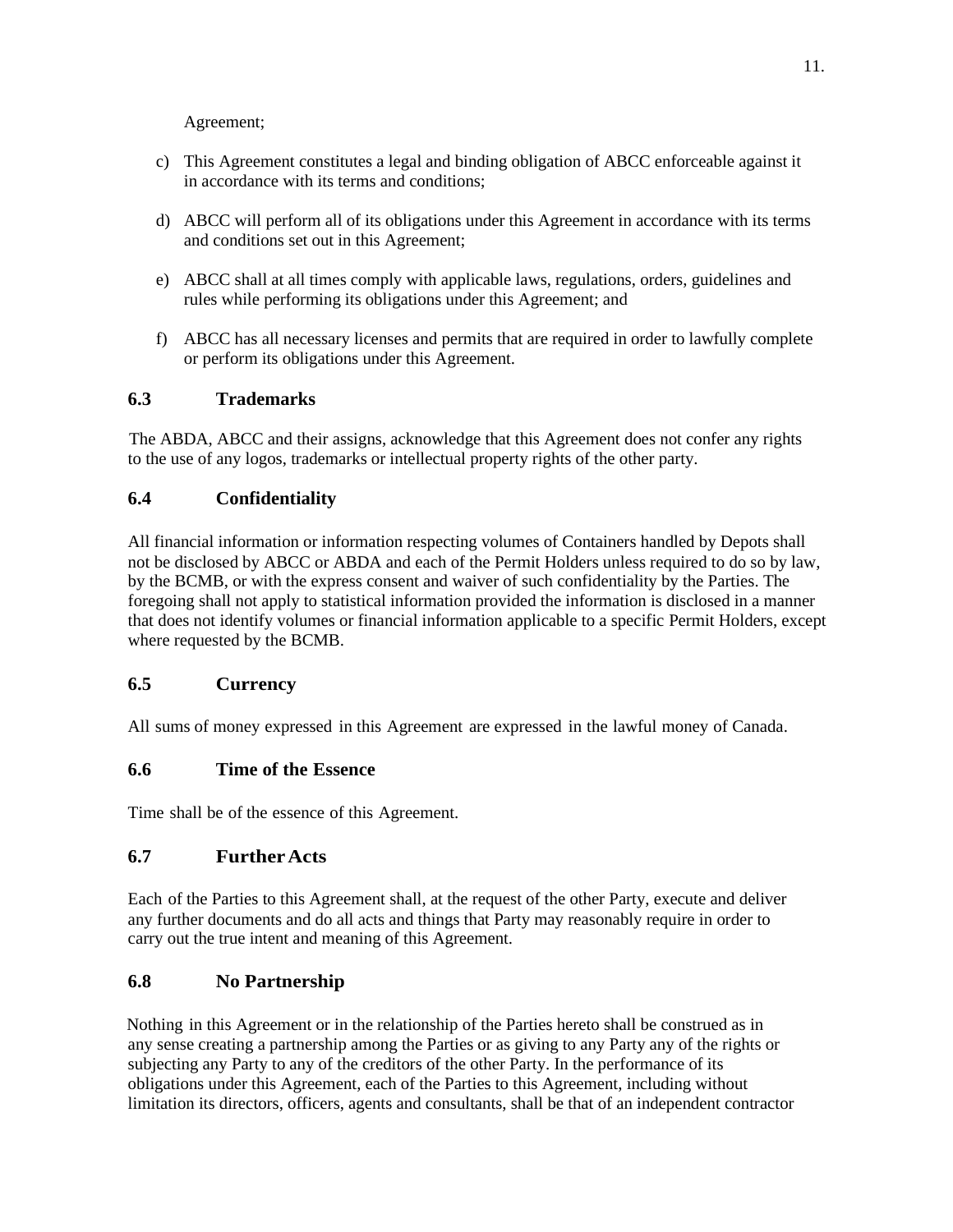and shall in no circumstances be construed to be an employee, agent, or fiduciary of the other Party or to have the rights to make commitments for or on behalf of the other Party except as specifically permitted under this Agreement.

# **6.9 Entire Agreement**

This Agreement constitutes the entire agreement between the Parties relating to the subject matter hereof and supersedes all prior and contemporaneous agreements, understandings, negotiations and discussions, whether written or oral, of the Parties, and there are no warranties, representations or other agreements among the Parties in connection with the subject matter hereof except as specifically set forth herein.

# **6.10 Amendments**

### **Except as set out in Section 3.7, this Agreement may not be altered or amended in any of its provisions.**

# **6.11 Remedies Not Exclusive**

No remedy herein conferred upon any Party is intended to be exclusive of any other remedy available to that Party, but each remedy shall be cumulative and shall be in addition to every other remedy given hereunder or now or hereafter existing by law or in equity or by statute.

# **6.12 No Waiver**

No consent or waiver, express or implied, by a Party to or of any breach or default by the other Party in the performance by the other Party of its obligations hereunder shall be deemed or construed to be a consent or waiver to or any other breach or default in the performance of obligations hereunder by such Party hereunder. Failure on the part of a Party to complain of any act or failure to act of the other Party or to declare the other Party in default, irrespective of how long such failure continues shall not constitute a waiver by any such Party of its rights hereunder.

# **6.13 Enurement**

This Agreement shall enure to the benefit of and be binding upon the Parties and their respective successors and permitted assigns.

# **6.14 Assignment**

Except as set forth in Section 3.6 hereof, neither the benefit nor the burden of this Agreement may be sold, transferred or assigned without the prior consent of the other Party.

# **6.15 Notice**

6.15.1 Any notice, election, consent, demand or other communication between the Parties shall be in writing and shall be delivered, emailed, or faxed:

To: Alberta Bottle Depot Association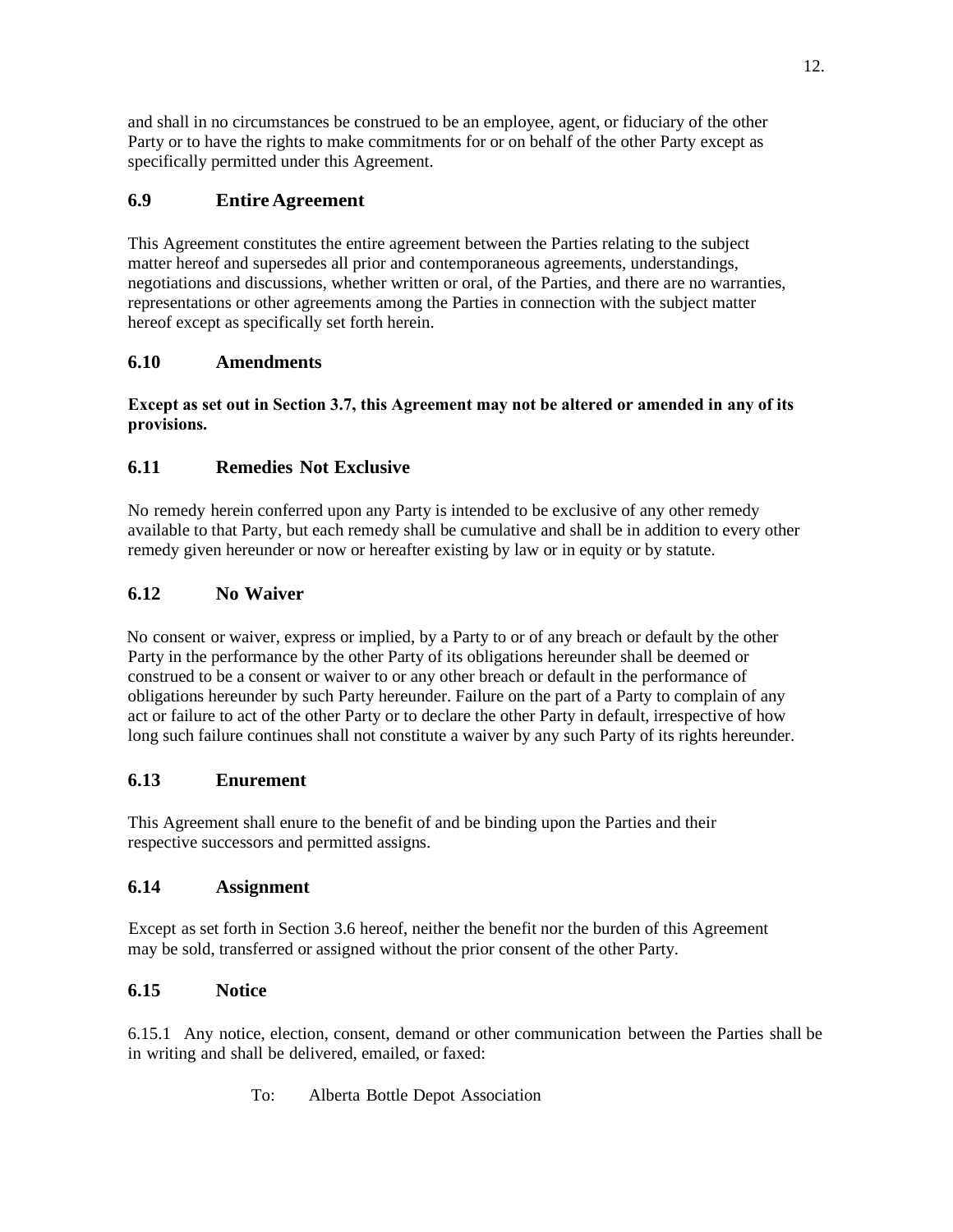#202, 17850 105 Avenue Edmonton, Alberta T5S 2H5 Email: [president@albertadepot.ca](file://///TORHOME01.LAW.FIRM/HOMEDIR/TURCOJ/Desktop/president@albertadepot.ca) Fax#: (780) 454-0464

To: Alberta Beer Container Corporation c/o Brewers Distributor Limited 12258 Coleraine Drive Bolton, Ontario L7E 3A9 Email: [stewardship@bdl.ca](mailto:stewardship@bdl.ca) Fax#: (905) 361-4290

6.15.2 A notice shall be deemed to be delivered:

- a) on the day it was delivered personally, faxed or emailed,
- b) three business days after it was mailed by regular post; or
- c) the day it was delivered by courier or registered mail.

6.15.3 A Party may change their address for notice by providing written notice of such new address to the other Party.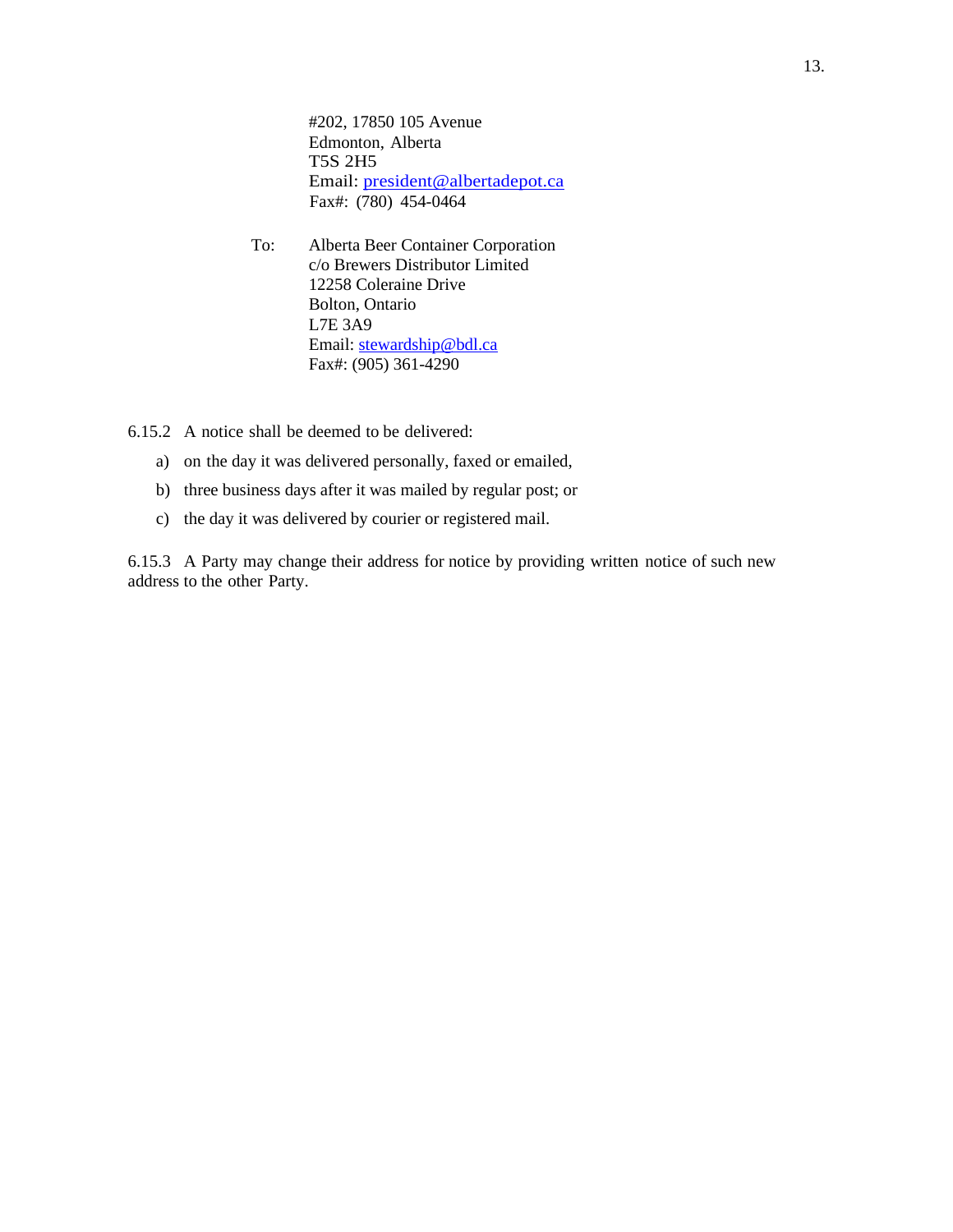# ARTICLE 7 **EXECUTION**

In witness whereof, the Parties have executed this Agreement as of the day of year first above written. This Agreement may be executed in counterparts.

#### ALBERTA BOTTLE DEPOT ASSOCIATION

Per:

Jerry Roczkowsky

Name:

Title:

President

ALBERTA BEER CONTAINER CORPORATION

Per:

Rach

Name: Rachel Morier

Title: President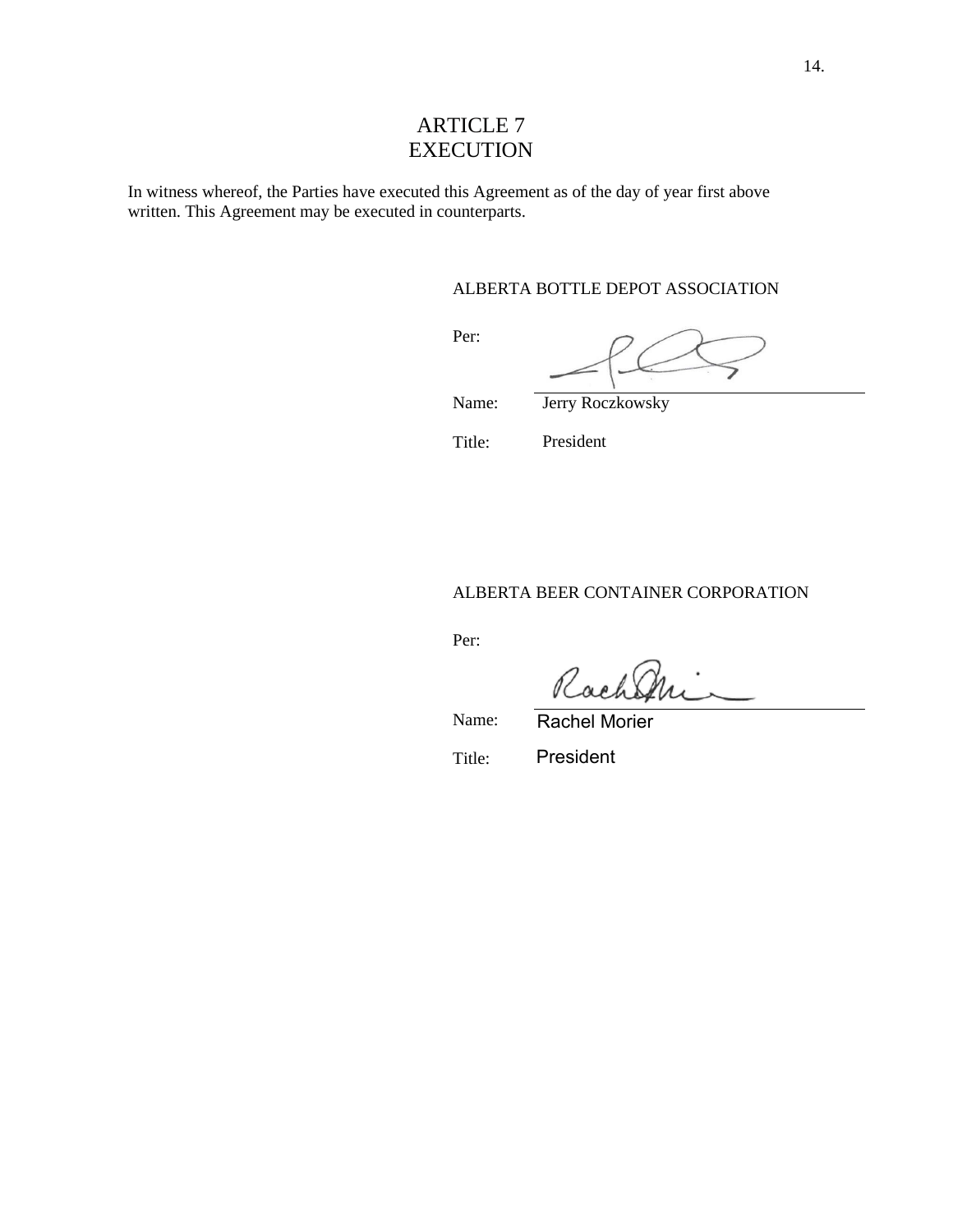# **SCHEDULE** "**A**" **APPROVED BEER CONTAINER SORTS**

| <b>Container</b><br>Code | <b>Beverage Container</b>                         | <b>Shipping</b><br><b>Container</b> | Unit of<br><b>Measure</b>                                      | Dozens (Units)                                                    | Layers            |
|--------------------------|---------------------------------------------------|-------------------------------------|----------------------------------------------------------------|-------------------------------------------------------------------|-------------------|
| 0001                     | <b>Industry Standard Bottle</b>                   | Original Box or Repack Tray         |                                                                | 120 dozen (1440)<br>units) or 168 dozen<br>$(2016 \text{ units})$ | 5 or 7            |
| 0044                     | Non-Usable Industry Standard<br><b>Bottle</b>     |                                     |                                                                | 24 dozen (288)<br>units) or 120 dozen<br>$(1440 \text{ units})$   | 1 or 5            |
| 1401                     | Sleeman Private Mold Bottle                       |                                     |                                                                | 24 dozen (288)<br>units) or 120 dozen<br>$(1440 \text{ units})$   | $1 \text{ or } 5$ |
| 0865                     | Steam Whistle Private Mold<br><b>Bottle</b>       | 24 Dozens (288 Units) per<br>Layer  | 24 dozen (288)<br>units) or 96 dozen<br>$(1152 \text{ units})$ | $1$ or $4$                                                        |                   |
| 0311                     | Miller Genuine Draft (MGD)<br>Private Mold Bottle |                                     |                                                                | 24 dozen (288)<br>units) or 96 dozen<br>$(1152 \text{ units})$    | 1 or 4            |
| 0903                     | Moosehead Private Mold Bottle                     |                                     |                                                                | 24 dozen (288)<br>units) or 120 dozen<br>$(1440 \text{ units})$   | 1 or 5            |

A Low-volume Shipping configuration (see Schedule "B" for palletizing requirements) may be utilized by a Depot that does not receive sufficient volumes to complete a pallet within 30 days of the date of the last empty shipment sent out.

\*\* Depots, in accordance with s. 10(1) of the Regulation, may only accept from consumers empty registered containers that are reasonably identifiable as having contained a beverage including a broken or chipped glass bottle such that it is reasonably identifiable as a registered container having contained a beverage. Non-Usable Industry Standard Bottles must be clearly segregated from Industry Standard Bottles destined for re-use. If an insufficient quantity is collected to build a full pallet and/or pallet layer they can be grouped together and commingled on a single pallet layer of Private Mold refillable bottles. Industry Standard Bottles are deemed not eligible for re-use if they are noticeably unclean and/or chipped. Schedule B, section 3.0 provides additional information regarding `Non-Reusable' Industry Standard bottles.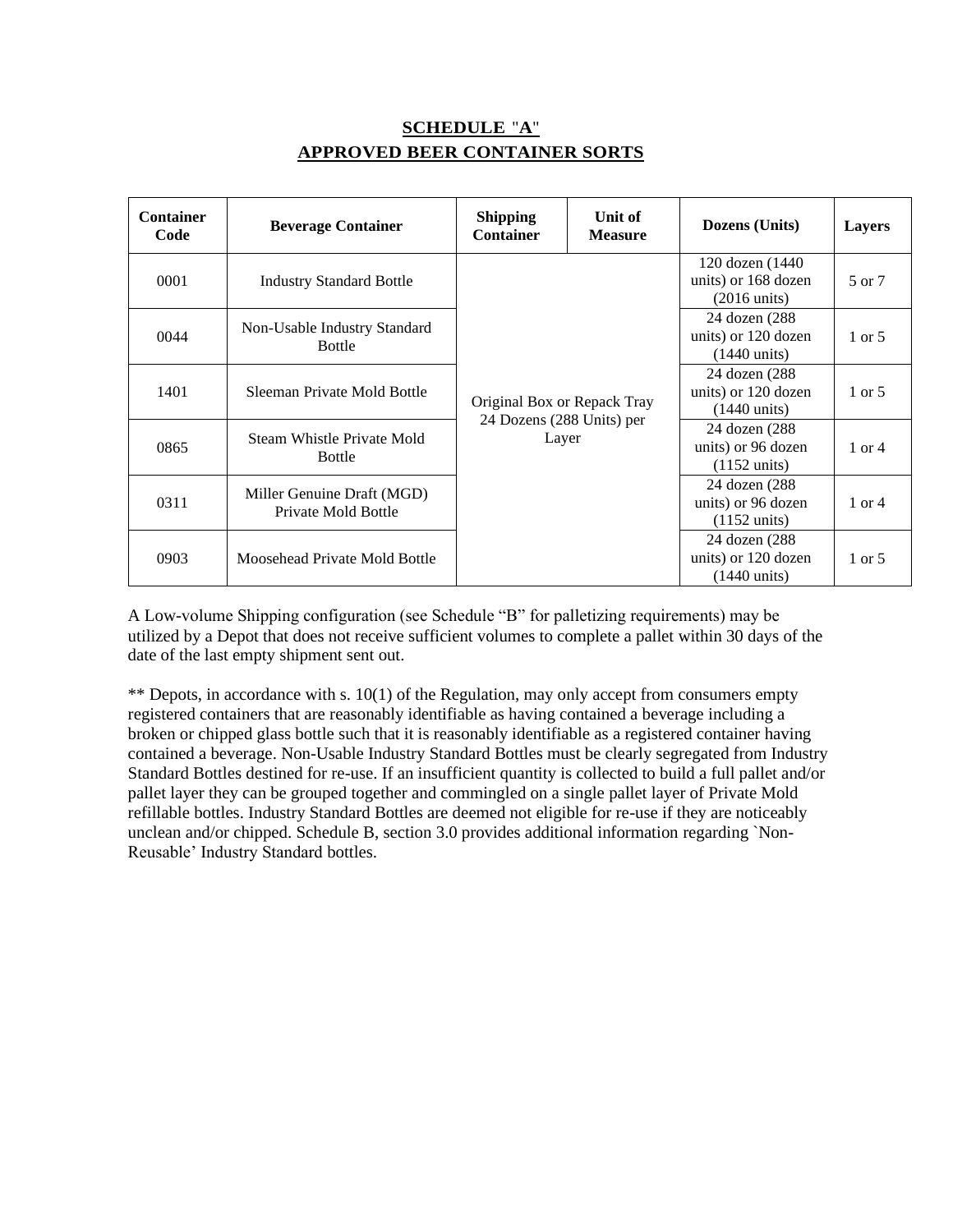### **SCHEDULE** "**B**" **PALLETIZING REQUIREMENTS**

### **1.0 Standard Pallet Requirements:**

Standard pallets shall be built with the intent of:

- 1.1 Ensuring safety while stacking pallets at the Depot, loading trucks and handling at ABCC's (or its subcontractor's) processing facilities.
- 1.2 Protecting the integrity of the Shipping Container.
- 1.3 Facilitating accurate counts.
- 1.4 Optimizing shipment space and handling efficiencies.

Cartons should be stacked on pallets in standard blocks or layers according to industry pallet pattern requirements. Layers are alternated so that the cartons will overlap vertically as the pallet is built. This increases the stability of the pallet and helps to protect the integrity of the carton. Pallets should be tied or appropriately shrink-wrapped to ensure stability of the pallet for shipping.

The storage "boxes" vary by container as the original case packaging is used as often as possible (i.e. the containers are sold in a 24-pack box and returned to the Depot in that same box from the consumer, so the original box then holds those bottles on the return trip). Repack cartons can also be used in the event the original container is not available or suitable for shipping. These repack cartons are made of corrugated cardboard with a standardized size. In order to ensure that a pallet is stable, repacks are not to be used on corner boxes of a pallet, and preferably should not make up more than 20% of the overall pallet.

New repack cartons may be introduced from time to time and will be provided in advance of any requirement for a new sort that relies on a repack carton other than the standard carton referenced above.

On behalf of ABCC (or its subcontractor), the Carrier shall advise the Depot of any palletized Containers not complying with the standards as described here and maintains the right to either have the Depot remedy the issue in a timely manner or refuse the Containers until the next scheduled pickup providing the issues have been corrected.

If the last two positions of the trailer are being loaded with pallets of Containers, they should be also shrink-wrapped to provide stability during transport.

## **2.0 Industry Standard Bottles (ISB)**

Container sorting and handling practices undertaken by Depots must be in accordance with this Schedule and this Agreement. The Bottle Handling Guide is provided to each Permit Holder as a resource to assist Depots with visual and suggested practices to enhance Depot efficiency and safety regarding handling, palletizing and shipping. Each Depot must comply with the Bottle Handling Guide. ABCC will update the Guide periodically as new container types or sorting requirements are made and will notify ABDA via email for subsequent distribution to Depots. Without limiting the foregoing, each pallet shall be: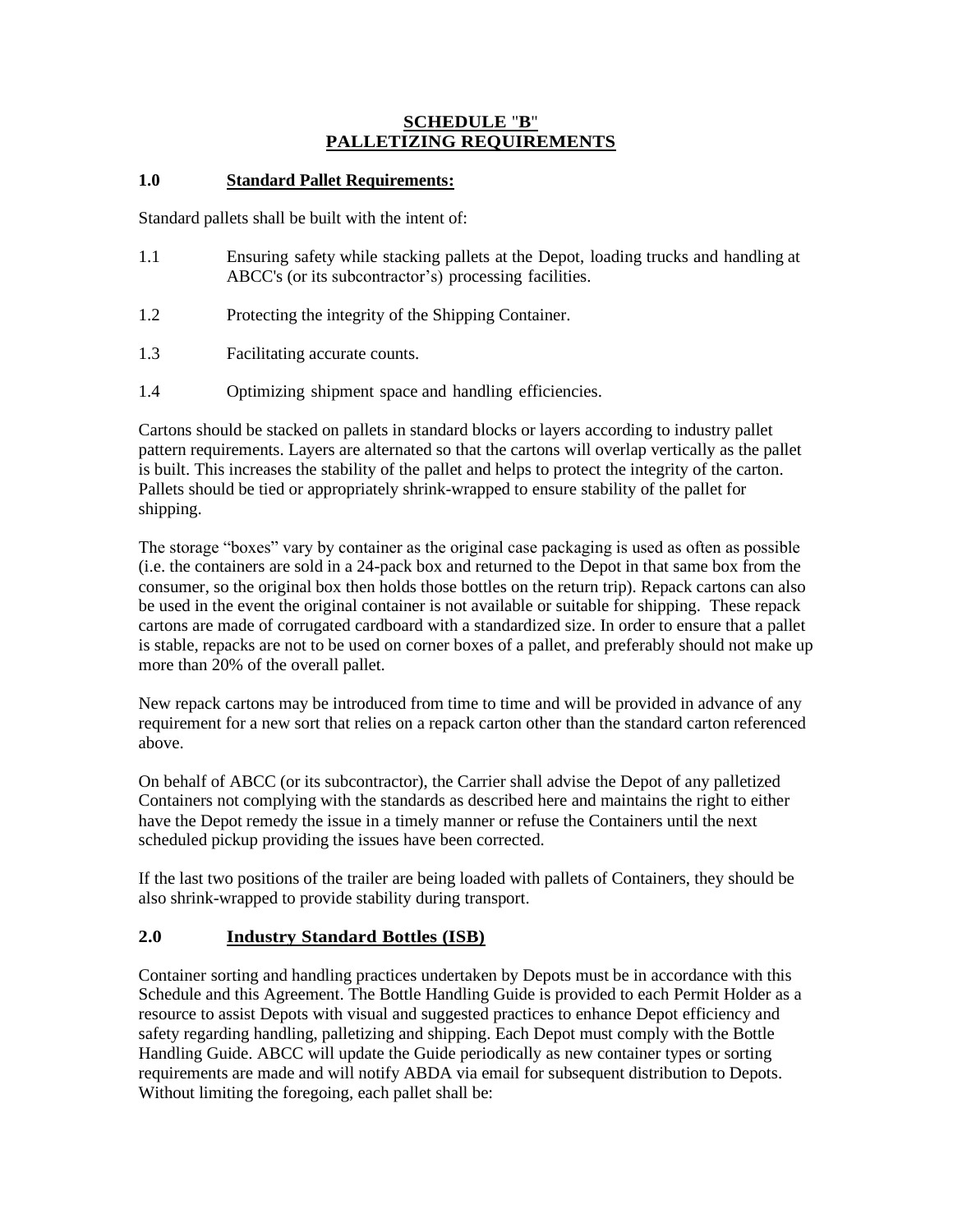- 2.1 stacked 24 dozen to a layer,
- 2.2 made up of a quantity of layers consistent with the most recent Bottle Handling Guide, or as otherwise agreed to between ABCC and Depot,
- 2.3 tied with twine on top and middle layer,
- 2.4 structurally sound and clearly identified by:
	- i. Depot
	- ii. Date which is to be written on tags supplied by ABCC. These tags are to be placed on the *bottom row* of cases on the *narrow side* of the pallet and never affixed to shrink-wrap.
- 2.5 No Non-Industry cases. ISB can only be returned in appropriate sized brewery cartons or in ABCC-supplied repack trays.
- 2.6 All bottles must be in an upright position.
- 2.7 Cases must be dry, in good condition and not contain snow, garbage or any other foreign material.
- 2.8 In accordance with s. 10(1) of the Regulation, cases will contain only Containers that are reasonably identifiable as having contained a beverage (refer to Schedule A for additional details). Any bottles that are reasonably identifiable as having contained a beverage, but are dirty, obsolete, damaged or otherwise non-usable bottles must be separated from refillable glass bottles that are reusable and must be palletized in accordance with Section 3.0 below. Refer to the Bottle Handling Guide for guidance on appropriate placement and configuration of Containers.
- 2.9 All ISB 6-pack cartons in multiples of four are to be "mother-trayed" by placement in a recycled can tray and not left loose.
- 2.10 Twelve, fifteen, or eighteen pack cartons are not to be placed in can trays or repack cartons, but rather palletized in their original cartons using stacking configurations found in the Bottle Handling Guide.

### **3.0 Industry Standard Bottles (ISB)** '**Non-usable**'

- 3.1 Maintain standard counts in boxes and build pallets optimally five-layers high, or less if necessary, as determined by a Depot's monthly volumes. The option of commingling non-reusable ISB's with Private Mold refillable bottles on a pallet is available where lower volumes warrant. Wherever necessary, Private Mold/Nonreusable ISBs, should be each grouped together within the pallet.
- 3.2 Each Container or portion thereof must be placed in a case or repack tray, to allow for safe and secure handling.

### **4.0 Private Mold Bottles**

Container sorting and handling practices undertaken by Depots must be in accordance with this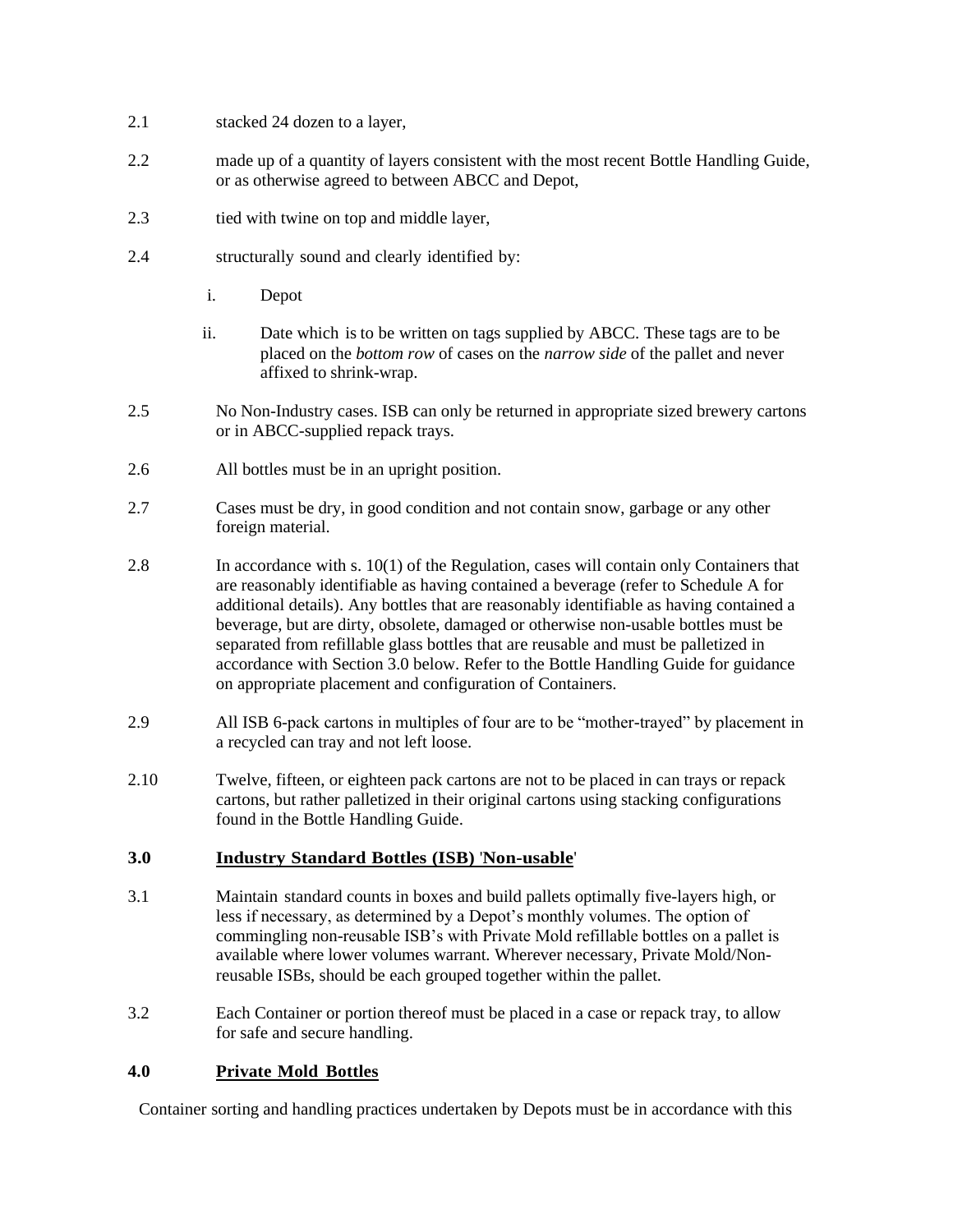Schedule and this Agreement. The Bottle Handling Guide is provided to each Permit Holder as a resource to assist Depots with visual and suggested practices to enhance Depot efficiency and safety regarding handling, palletizing and shipping. Each Depot must comply with the Bottle Handling Guide. ABCC will update the Guide periodically as new container types or sorting requirements are made and will notify ABDA via email for subsequent distribution to Depots. Without limiting the foregoing, each pallet shall be:

- 4.1 stacked 24 dozen to a layer,
- 4.2 made up of four or five layers as per Schedule "A",
- 4.3 for lower volumes (Containers that would otherwise not comprise a full pallet in a 30 day period) may comprise a single layer in accordance with Schedule A, on a separate pallet on top of a five-layer finished ISB pallet, or as otherwise agreed to between ABCC and Depot,
- 4.4 tied with twine on top and middle layer,
- 4.5 structurally sound and clearly identified by:
	- i. Depot
	- ii. Date which is to be written on tags supplied by ABCC. These tags are to be placed on the bottom row of cases on the narrow side of the pallet and never affixed to shrink-wrap.
- 4.6 All bottles must be in an upright position.
- 4.7 Cases must be dry, in good condition and not contain snow, garbage or any other foreign material.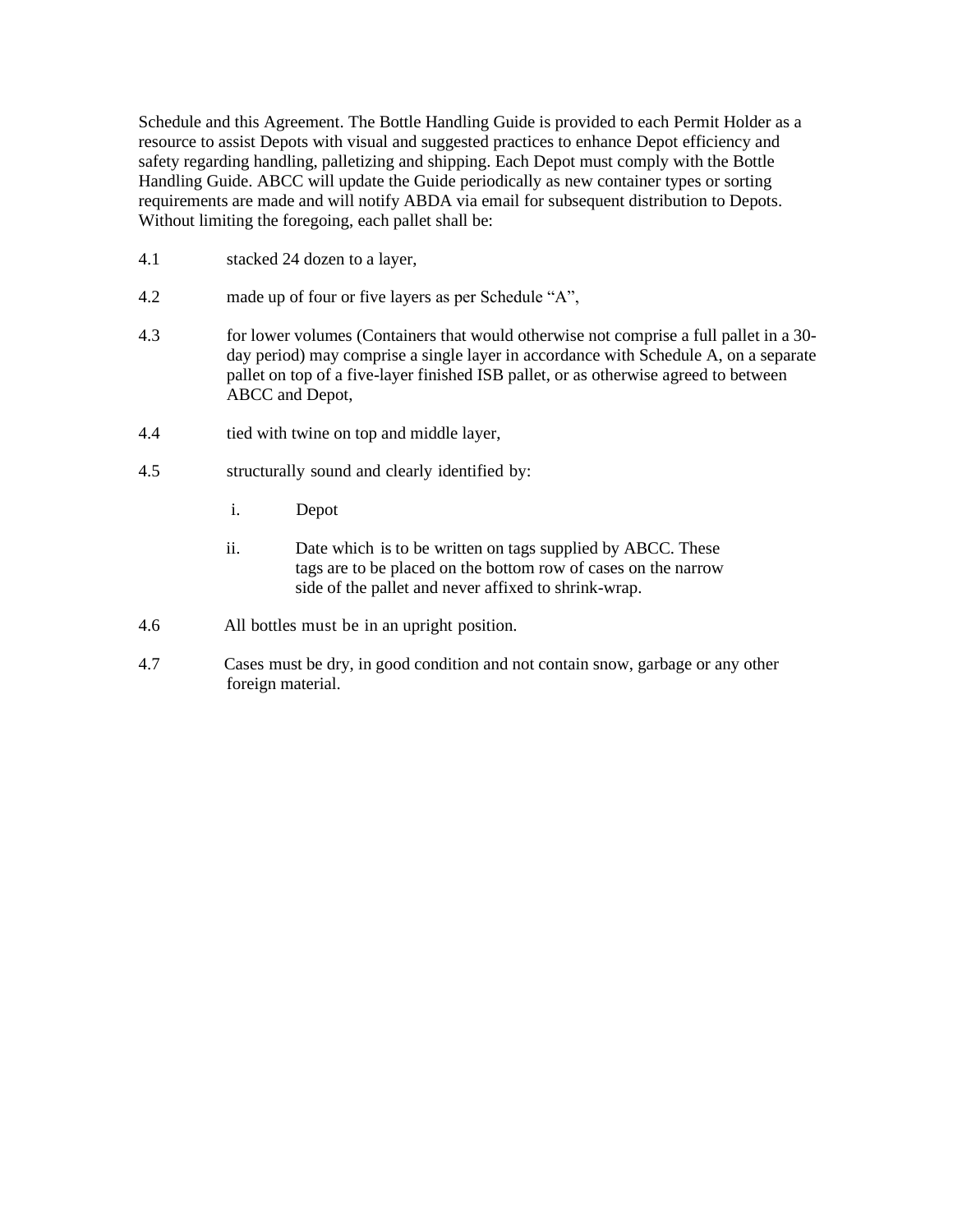# **SCHEDULE** "**C**" **PAYMENTS**

"Payments" include: deposit refunds, handling commissions, and G.S.T. on commissions.

ABCC shall make payments by electronic funds transfer (EFT) based on the following schedules:

| <b>Load Received</b><br>at ABCC | <b>Payment Processed</b> | <b>EFT</b> Payment |
|---------------------------------|--------------------------|--------------------|
| Friday<br>Monday<br>Tuesday     | Wednesday                | Friday             |
| Wednesday<br>Thursday           | Friday                   | Tuesday            |

Notwithstanding the above, no more than 9 calendar days (excluding statutory holidays) shall pass from the date the Carrier picks up a shipment, and ABCC has been notified of the shipment (via receiving the RBill from the applicable Carrier), from the Permit Holder to the date of authorization of payment by ABCC to its bank.

In the event of a statutory holiday, and with 30 days' notice to Depots, ABCC may make modifications to this Schedule to maintain the format of one payment prior to the weekend and one payment following the weekend.

Payment inquiries can be made via the QMS. General statement requests may be made to [BDLAP@thebeerstore.ca](mailto:BDLAP@thebeerstore.ca)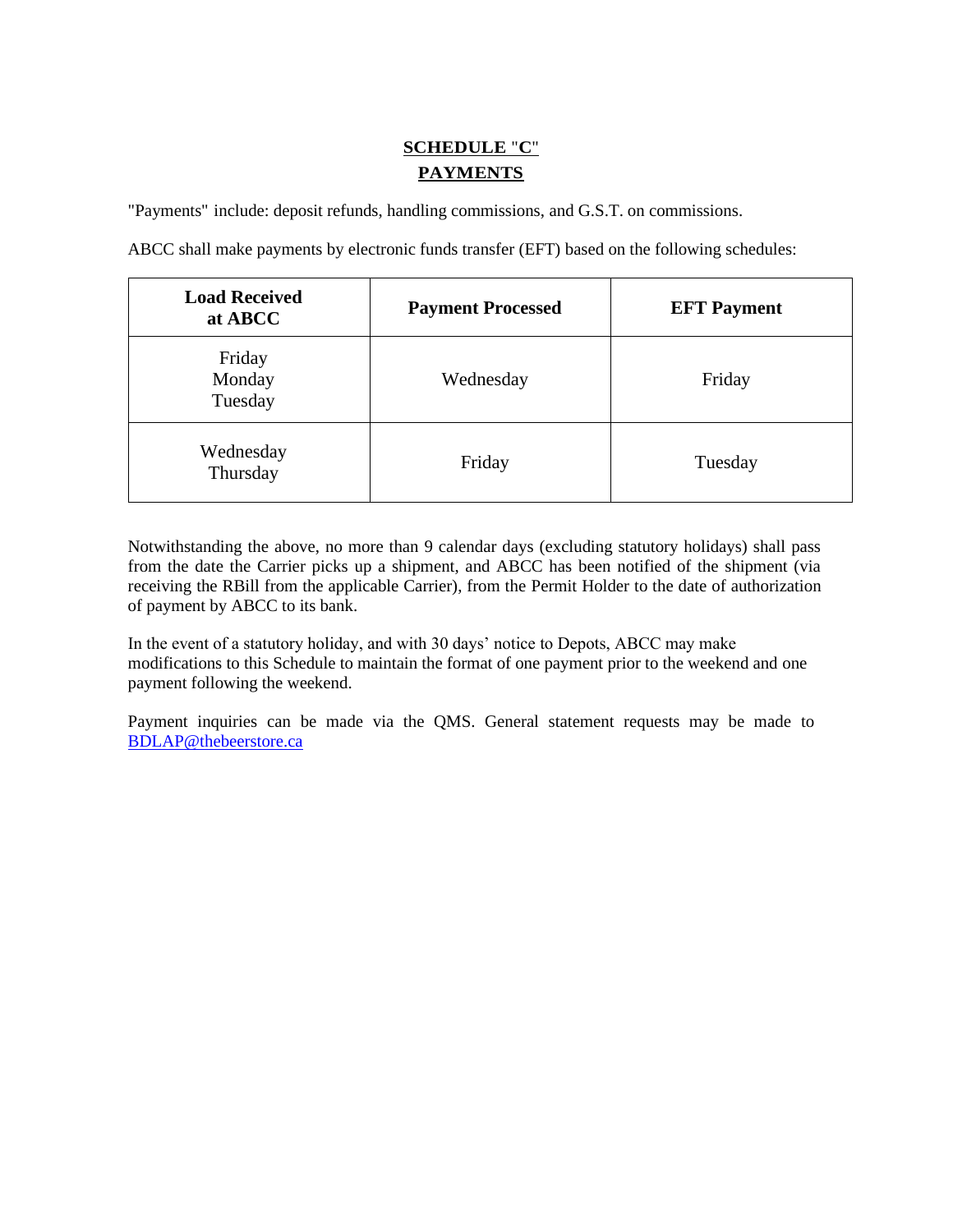### **SCHEDULE** "**D**" **SCHEDULING OF PICK-UPS**

### **1.0 Guiding Principles**

- 1.1 The schedule is prepared by ABCC (or its subcontractor) with the intent to recognize the individual needs of each Permit Holder, the transportation logistics, and the needs of ABCC itself or its subcontractor.
- 1.2 Appointments will be scheduled or applied on a fair and equitable basis for all Depots giving consideration to Depot volumes.
- 1.3 The intent of scheduling is to minimize the Containers left at the Depots at the end of business each week.
- 1.4 Service in all regions will be coordinated with ABCC's (or its subcontractor's) pick-up schedule.
- 1.5 Depots are required to log into BeerforBusiness.ca 48 hours before requested pick up indicating number of pallets and ordering supplies.
	- 1.5.1 Once request has been confirmed depot will be given reference number for pick up and supply orders.
	- 1.5.2 If depot does not require pickup, they can confirm with ABCC (or its subcontractor) or by not requesting pick up via Beerforbusiness.ca

### **2.0 Carrier Direct Depot Appointments**

For Carrier Direct Depots, who often are located in rural areas:

- 2.1 Depots are assigned a Carrier who provides equipment to accommodate Depot volumes and frequency of pickups.
- 2.2 Depots have a pickup schedule based on the assigned carrier in the area.

### **3.0 Metro Edmonton**

For Depots located in Edmonton:

- 3.1 Depots will be scheduled for two available pickup appointments per week.
- 3.2 Depot pick-ups are based on full trailer loads with a minimum pallet requirement of 24.
- 3.3 Depots may request one partial load pick-up of 12 pallets in the week and ABCC (or its agent and/or subcontractor) may accommodate the request if another Depot in the area also requires a partial pick-up of 12 pallets.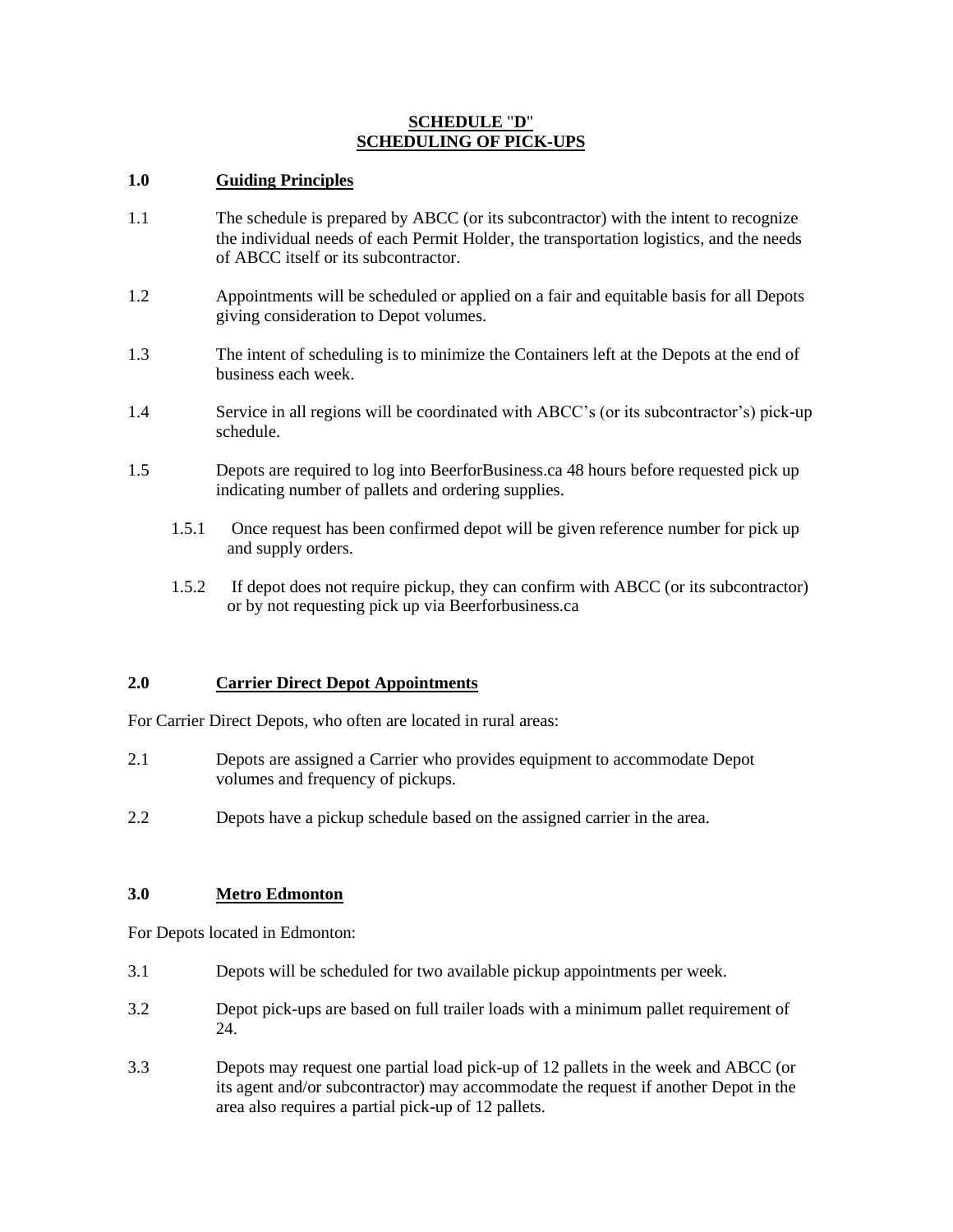### **4.0 Metro Calgary**

For Depots located in Calgary:

- 4.1 Depots will be scheduled for two available pickup appointments per week.
- 4.2 Depot pick-ups are based on trailer loads with a minimum pallet requirement of 12. In agreement with the Depot, ABCC may perform an ad hoc pickup. Such agreement will be completed via email or telephone request and response.

### **5.0 Transportation Deficiencies**

- 5.1 The Depot shall notify the Carrier/ABCC of any transportation deficiency at the Depot such as known problems with the loading dock, forklift malfunction, etc., or any deficiencies regarding Carrier arrival or conduct as soon as is reasonably possible via the Quality Monitoring System.
- 5.2 The Carrier/ABCC shall notify the Depot of any delay or transportation deficiency at least 1 hour prior to the appointment via the Quality Monitoring System.
- 5.3 The Carrier/ABCC and the Depot shall work to resolve the reported deficiency within 4 hours of notification.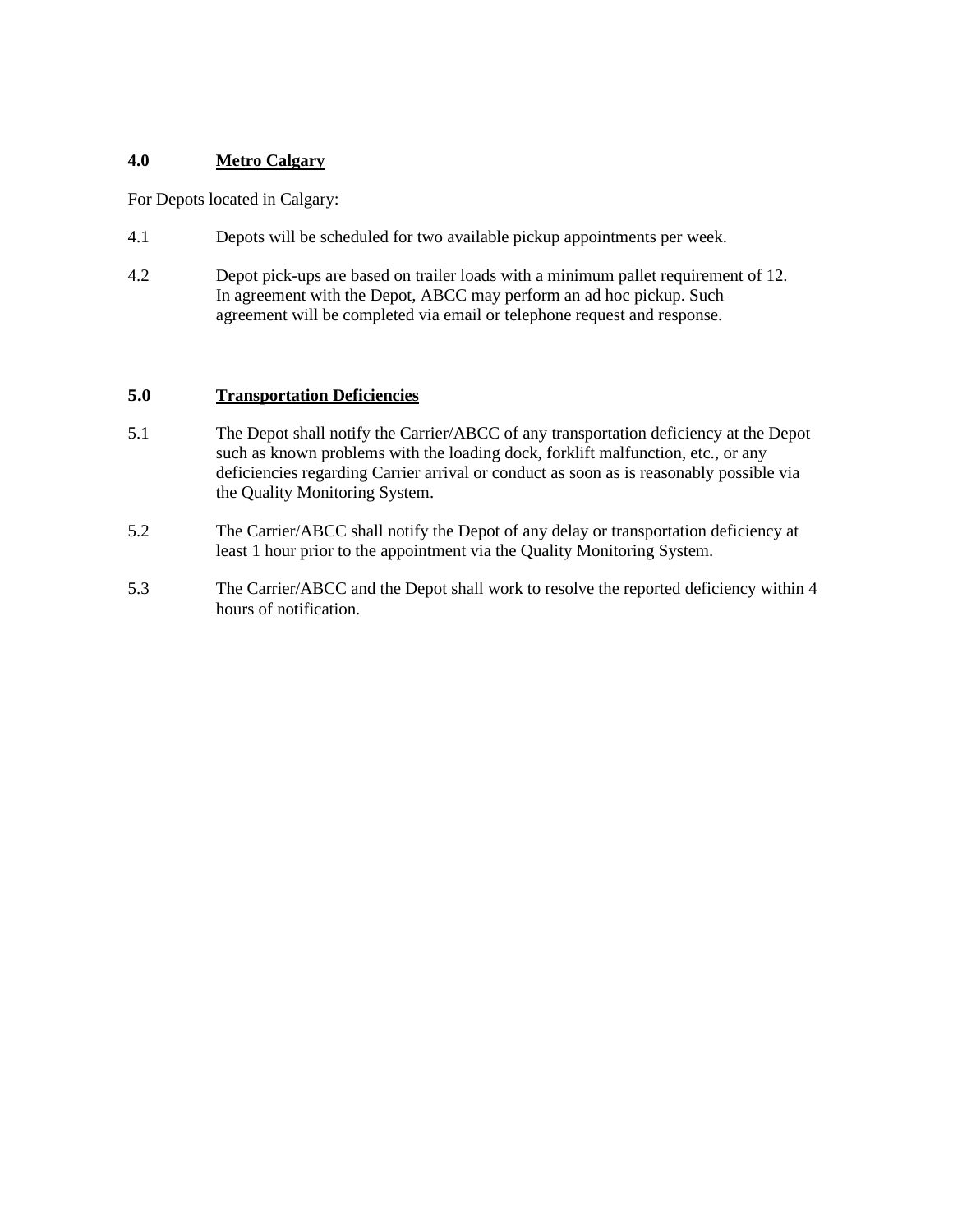### **SCHEDULE** "**E**" **SHIPPING CONTAINERS**

### **1.0 Guiding Principles**

- 1.1 Depots, Carriers and ABCC must utilize Shipping Containers to maximize safety and efficiency at the individual Depots, in transit from the Depots, and at ABCC processing facilities and breweries.
- 1.2 All parties will work to protect the integrity of the Shipping Containers. Depots shall handle and store the Shipping Containers in a reasonable and secure manner to minimize damage and loss.
- 1.3 ABCC will provide the required Shipping Containers, as mutually agreed to with each Depot, at no cost to the Permit Holder.
- 1.4 ABCC will provide an order confirmation number and approximate delivery date for supply orders placed by Depots through the approved ordering methods, as described in the Bottle Handling Guide. Supplies can be ordered by the same method noted in Schedule "D," section 1.5.
- 1.5 Damaged or unusable Shipping Containers, as described in the Bottle Handling Guide, are to be returned to ABCC in a manner easily accounted for and identified on the inbound RBill for credit to Depot inventory levels.
- 1.6 The recycling and/or disposal and replacement of damaged or non-usable Shipping Containers will be performed by ABCC in order to maximize safety and maintain the integrity of the system's inventory.
- 1.7 Shipping Containers supplied by ABCC remain the property of ABCC at all times.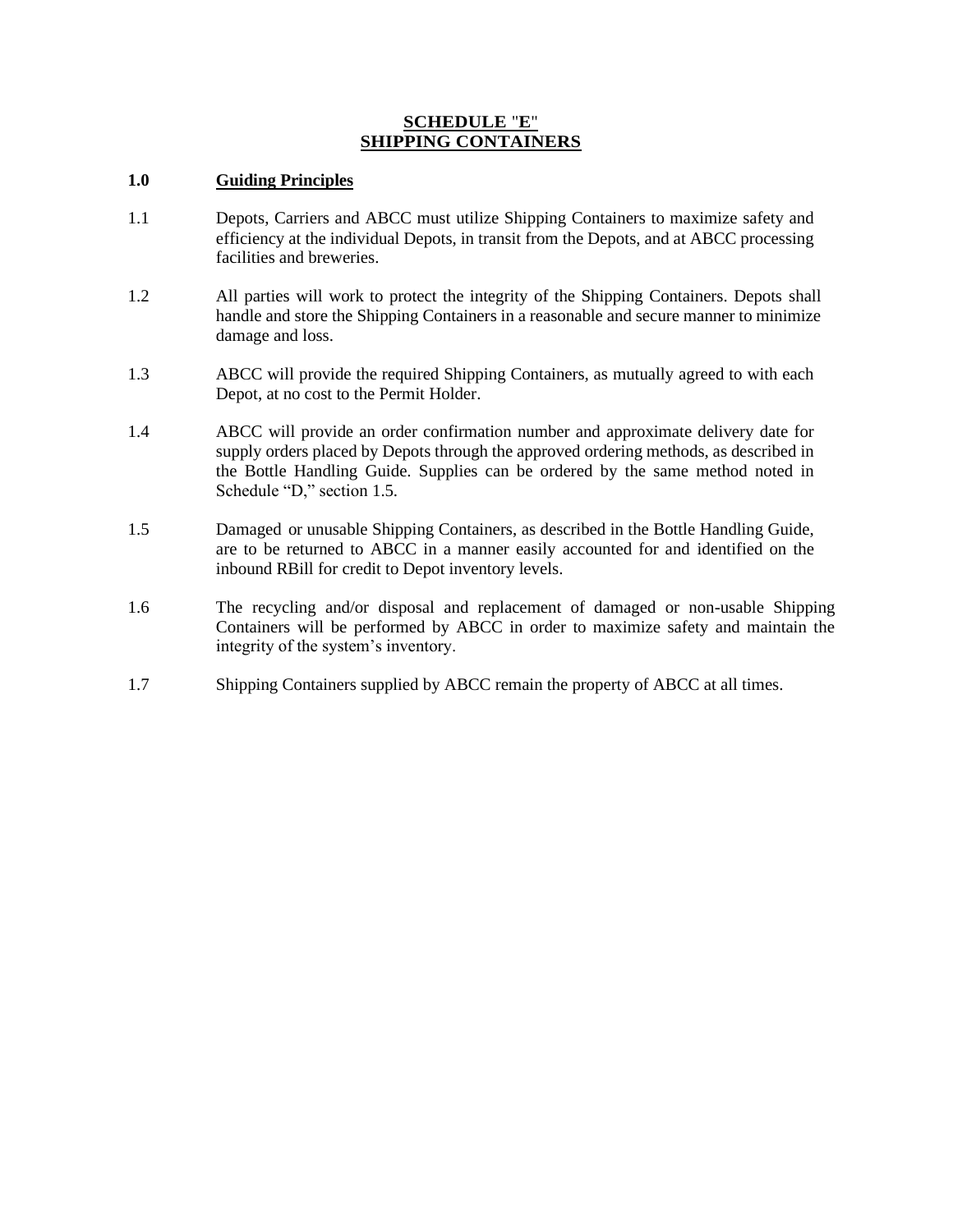### **SCHEDULE** "**F**" **QUALITY CONTROL AND ADJUSTMENTS**

### **1.0 Receiving Process & Initial Visual Inspection**

- 1.1 The Carrier (on behalf of ABCC) and Permit Holder will perform a visual inspection of each shipment of Containers and Shipping Containers based on the review criteria set out below prior to loading such program materials into the truck, such review to occur at the time of pick-up:
	- 1.1.1. Pallets are tagged with the Depot's name and shipment date.
	- 1.1.2. The proper quantity of Containers is reflected on the RBill.
	- 1.1.3. Containers have been sorted in accordance with the sorting guidelines as outlined in "Schedule B" and the Bottle Handling Guidebook.
	- 1.1.4. All material appears free of contamination.
- 1.2 The Carrier (on behalf of ABCC) has the right to refuse pick up of any pallet or pallets of Containers and Shipping Containers that do not comply with proper sorting and preparation of materials set out in the Agreement, or do not conform to the review criteria set out above, or any pallets that the Carrier deems unsafe to transport.
- 1.3 Once the load has been deemed safe for transport by the Carrier, and the visual inspection has been completed, both the Carrier and the Depot must sign the RBill.

### **2.0 Load Reconciliation**

- 2.1 For every shipment load of Containers and Shipping Containers from a Depot, ABCC, (and/or its agents and subcontractors), will perform a blind receiving count and second visual inspection of such program materials to confirm the following:
	- 2.1.1 The type, size and quantity of Containers and Shipping Containers received.
	- 2.1.2 The quality of the Containers (are the containers identifiable as a Container) and Shipping Containers (are the Shipping Containers safe and/or intact) received.
	- 2.1.3 The number of pallets received.
- 2.2 Once the shipment load has been counted and inspected, ABCC (and/or its agents and subcontractors), will compare the blind receipt count tally to the RBill:
	- 2.2.1 If the quantities specified on the RBill match the blind receipt count tally (based on number of units, condition/quality of units and compliance with this Agreement), ABCC (and/or its agents and subcontractors), will submit the RBill for payment
	- 2.2.2 If the quantities on the RBill do not match the blind receipt count tally (based on number of units, condition/quality of units and compliance with this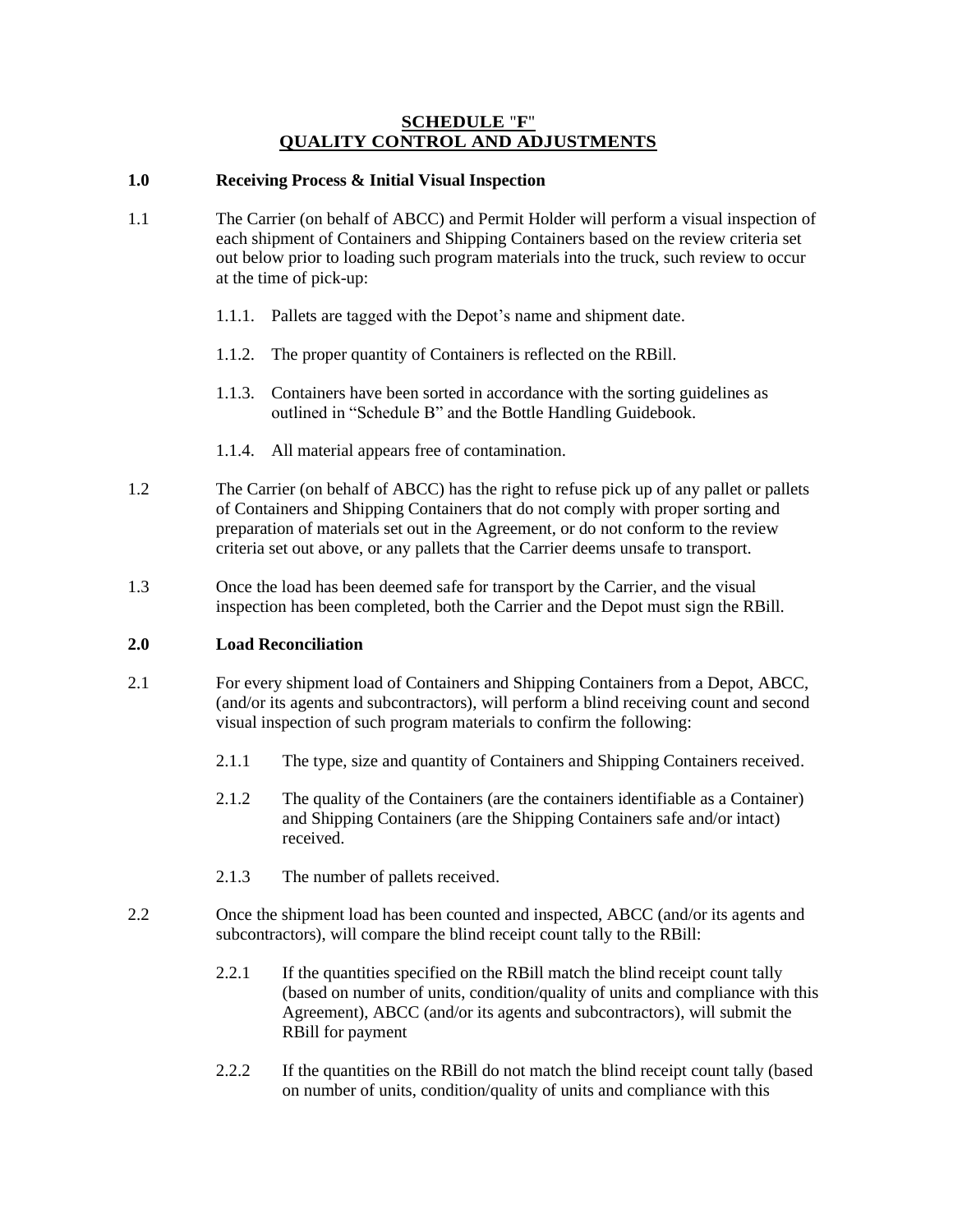Agreement), ABCC (and/or its agents and subcontractors), will contact the Depot as per Section 3 Load Adjustments below

### **3.0 Adjustments**

- 3.1 In the event that the quantities on the RBill do not match the blind receipt count tally conducted in accordance with Section 2.0 Load Reconciliation above, or in the event that the quantities on the RBill do not match the audit sheet, ABCC or its subcontractor will communicate the discrepancy reports through the Quality Monitoring System within two business days and contact the Depot to investigate the discrepancy. The Permit Holder will be contacted by ABCC, (and/or its agents and subcontractors), via the QMS and may follow up by phone or email and document accordingly in the QMS ticket.
- 3.2 The Permit Holder will have two Business Days following submission of the discrepancy report through the Quality Monitoring System to review the discrepancy and provide notice of their acceptance or challenge of the discrepancy report by responding to the QMS ticket directly and logging their rejection or acceptance into the Quality Monitoring System. In the case of a rejection of an adjustment, the Permit Holder may engage the Dispute Resolution process outlined in Article 4.
- 3.3 Once the discrepancy is resolved between ABCC and the Depot, the payment will be adjusted to reflect the resolution.
- 3.4 If the Permit Holder fails to note its rejection or acceptance of the discrepancy report to ABCC and in the Quality Monitoring System within two Business Days following submission of the discrepancy report through the Quality Monitoring System, the Permit Holder will be deemed to have accepted the discrepancy and ABCC, (and/or its agents and subcontractors), will adjust the payment accordingly.

## **4.0 Quality Control**

- 4.1 At any time, ABCC, including any subcontractors, agents, partner Carriers, warehouse workers and brewer bottle line employees, may provide written feedback to ABDA that identifies non-compliant bottle and/or palletizing conditions observed.
- 4.2 When ABCC becomes aware of a quality control issue, if it the issue can be attributed to a Depot (i.e. if a pallet in issue is able to be traced back to a specific Depot), a ticket will be opened in the Quality Monitoring System to make the Permit Holder aware of the issue.
- 4.3 Whenever possible, ABCC will provide the Permit Holder with images of the improperly sorted Containers, or unsuitable Shipping Containers for reference in order to prevent future similar errors in sorting and shipping.

### **5.0 Formal Audits**

5.1 In order to ensure ongoing quality of the refillable system, at any time, ABCC (and/or its agents and subcontractors) have the right to verify any Container or Shipping Container shipments against the RBill provided by the applicable Depot (based on both number of units, condition/quality of units and compliance with this Agreement). In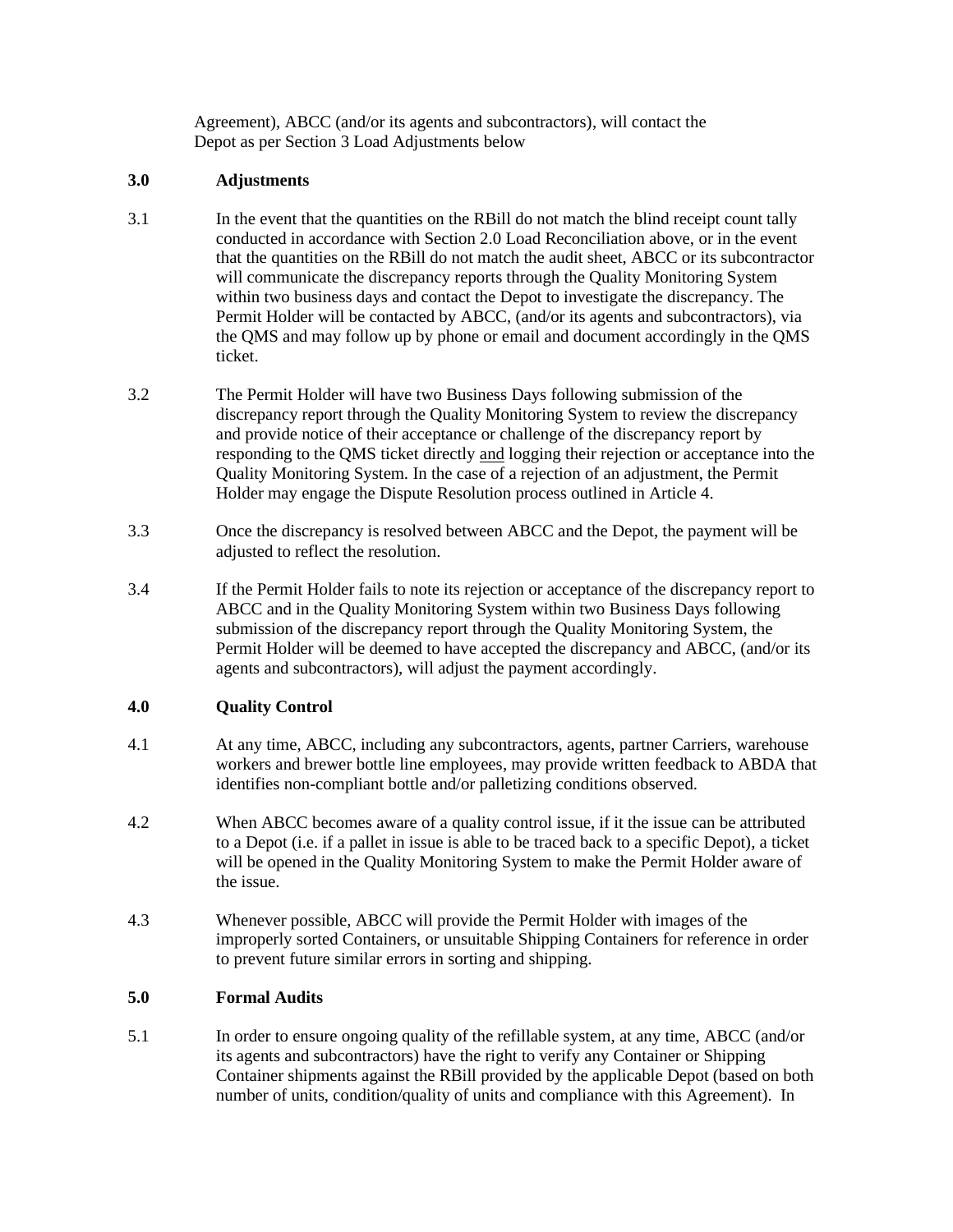order to verify such shipments, ABCC (and/or its agents and subcontractors) may perform formal load audits, meaning a comprehensive and detailed review of each load shipment pallets and each Container and Shipping Container received. The audit review process may be completed at any time, at the discretion of ABCC, at no cost to the Depot, except in the event that an adjustment is deemed necessary based on audit results.

- 5.2 In connection with the audit, ABCC (and/or its agents and subcontractors) will:
	- 5.2.1 Notify the Depot that their shipment load has been selected for an audit using the Quality Monitoring System within two business days of off load
	- 5.2.2 remove any foreign materials, debris and Non-refillable Containers
	- 5.2.3 monitor and record the number of improperly sorted Containers, any Containers with foreign materials or debris, and any Containers that are noncompliant with the terms of this Agreement
	- 5.2.4 make note of any unsafe shipping practices and document with digital images
	- 5.2.5 will inspect the pallet and all Shipping Containers to identify any deficiencies or missing Containers
- 5.3 The ABCC (and/or its agents and subcontractors) performing the audit will complete a separate container audit sheet which will include the following details:
	- 5.3.1 Depot Name, Date Shipped, applicable Trailer #
	- 5.3.2 Type and size of Containers received and reviewed
	- 5.3.3 Number of pallets received as part of the shipment and the number of pallets audited
	- 5.3.4 Any shipping hazards identified
- 5.4 Once the shipment load has been audited, the ABCC (and/or its agents and subcontractors) will compare the audit sheet to the RBill:
	- 5.4.1 If the quantities on the RBill match the audit results set out on the audit sheet (based on number of units, condition/quality of units and compliance with this Agreement), the ABCC (and/or its agents and subcontractors) will release the load and submit the RBill for payment.
	- 5.4.2 If the quantities on the RBill do not match the audit conclusions set out on the audit sheet (based on number of units, condition/quality of units and compliance with this Agreement), the ABCC (and/or its agents and subcontractors) will contact the Depot as per Section 3 Adjustments above with the containers audited quarantined until the discrepancy is resolved.
- 5.5 Audit results equal to or greater than 0.5% variance may result in additional audits being conducted as per section 5.3: